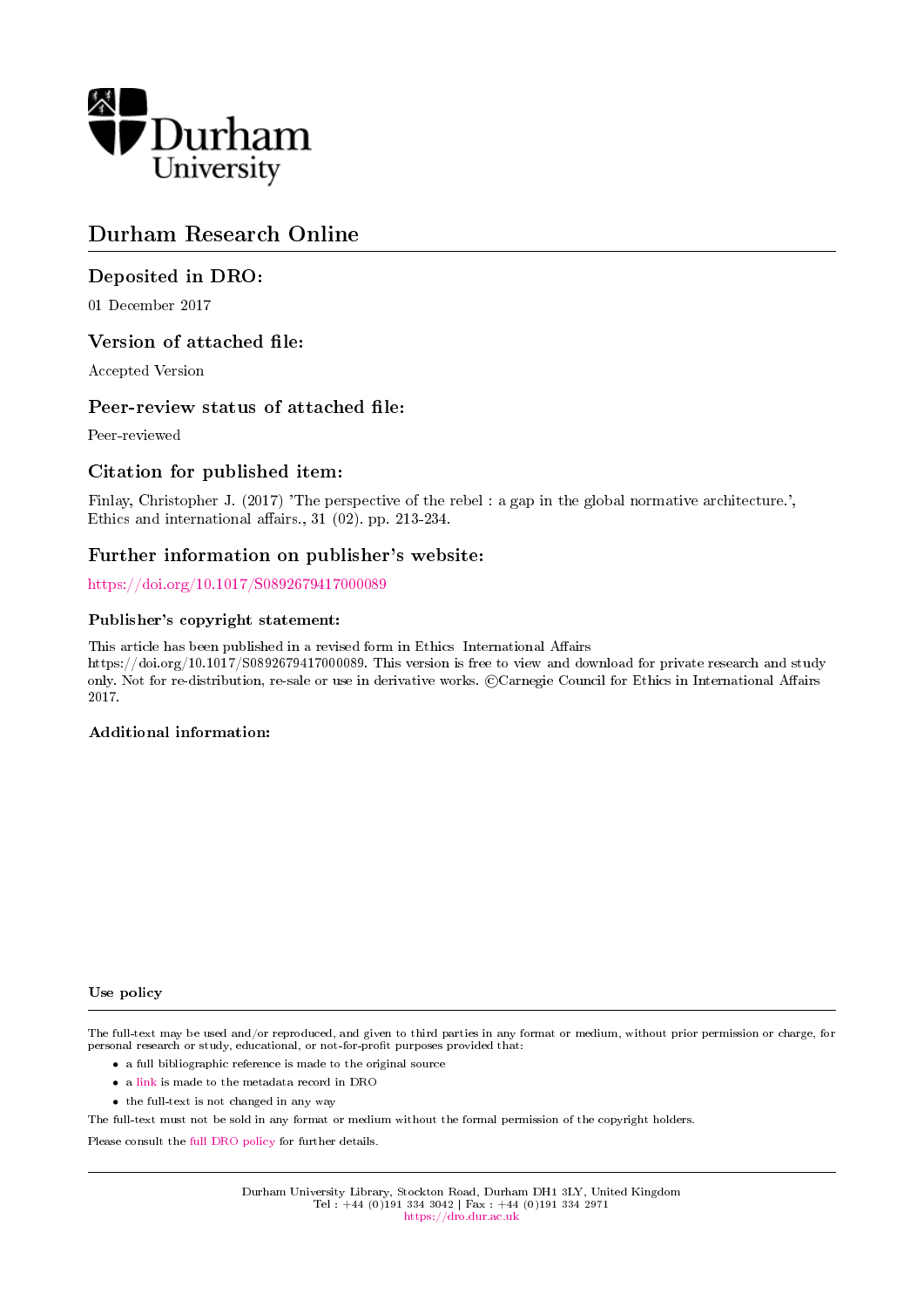# **The Perspective of the Rebel:**

# **A Gap in the Global Normative Architecture**

*Christopher J. Finlay*

"…a people in arms for liberty is the only [case] of any nicety, or which, theoretically at least, is likely to present conflicting moral considerations."

—John Stuart Mill

"Rebellion is not always evil."<sup>1</sup> So the English republican Algernon Sidney once declared to his great personal cost. When he wrote this in the 1680s, it was a deeply provocative statement and, in fact, the manuscript in which it appeared was cited as 'witness' for the prosecution when he was tried and executed for treason in  $1683<sup>2</sup>$  Today, for many who would describe themselves as democrats of one kind or another, some such idea is more or less axiomatic. Often it reflects a commitment to what we may call the *Rebel Principle*, which holds, roughly, that if rebellion against one's government is necessary as a means of resisting its oppressive policies, then it might be morally justifiable. Likewise, it might be morally justified as part of a more ambitious attempt at revolution in circumstances of profound and systemic political injustice.<sup>3</sup>

In spite of the prevalence of this belief, however, we currently lack an adequate understanding of its normative implications. Moreover, recent attempts by the United States and other democracies to respond to oppressive political regimes in the Middle East demonstrate that this lacuna is a problem not just for political theory but also for practical politics. Three prominent recent cases reflect its importance.

After the failure of efforts to induce internal rebellion in Iraq via the CIA during the 1990s, the George W Bush administration toppled Saddam Hussain by means of military invasion in 2003. <sup>4</sup> Whether "ending tyranny," as Fernando Tesón has described it, was intended as an end in itself or purely as a means of addressing purported security threats to the United States is a matter of controversy. Regardless of intent, the invasion brought about a revolutionary outcome without awaiting the trigger of a domestic rebellion. As this article makes the case, the catastrophic results may be attributed in part to the failure to take into account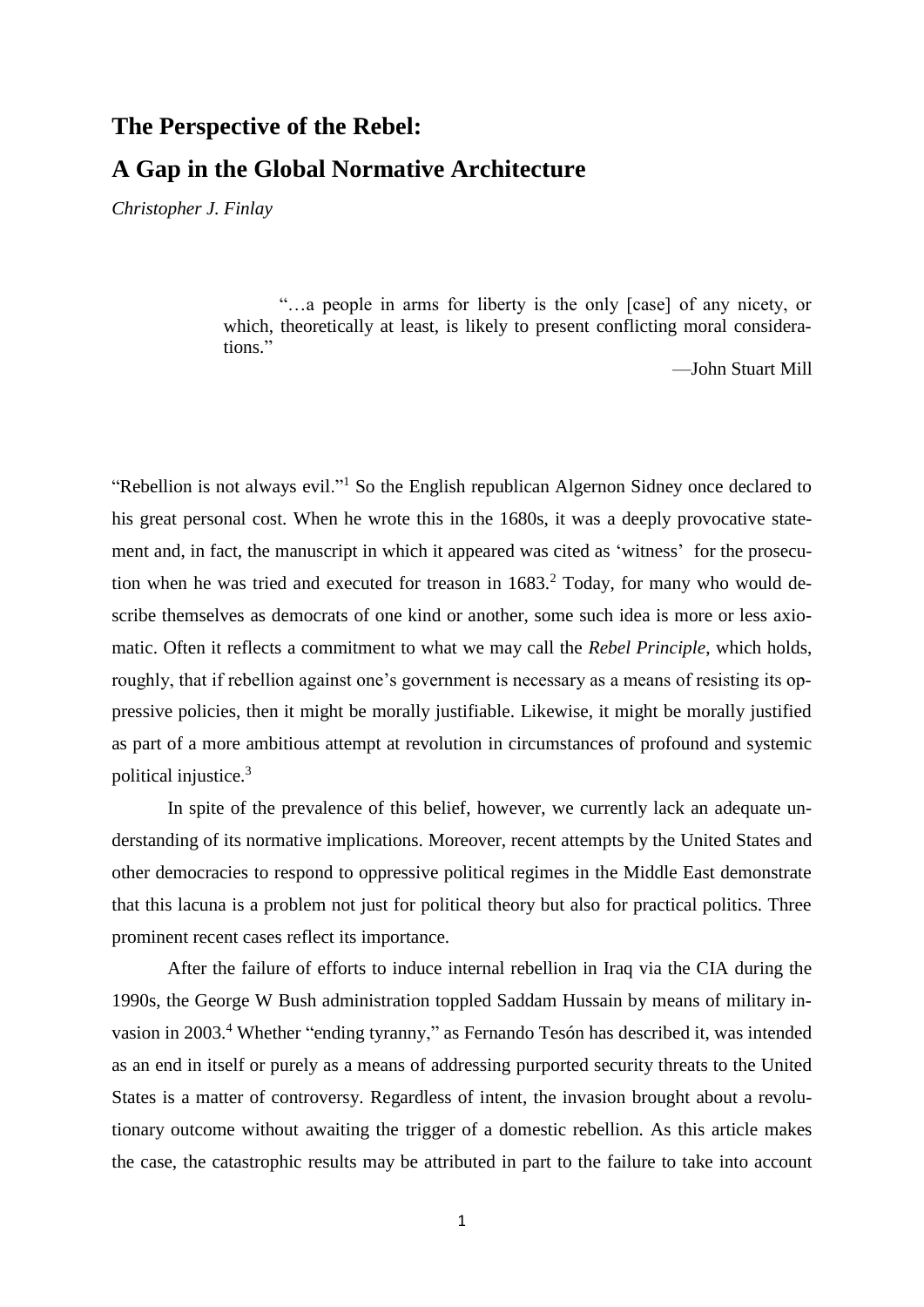the need for popular political agency within Iraq when calculating the odds of any replacement regime succeeding.<sup>5</sup> In the second case of Libya, Western powers exploited the ambiguities of a UN mandate concerned only with the prevention of war crimes as cover to assist rebels in bringing down the Qaddafi regime, a move that has so far only sown further civil conflict and created a power vacuum, leaving the country vulnerable to the ambitions of ISIS. And yet in the third case, the contrasting, more conservative approach taken by the United States and its allies toward Syria has only seen things go from bad to worse as moderate rebels have sought alternative sources of military support from increasingly radical Salafi-Islamist groups. The humanitarian crisis reached a point such that even Michael Walzer, who had warned against intervention in all three states, publicly considered whether theorists might need to revisit the principle of nonintervention and debate anew the ethics of external military assistance to rebels.<sup>6</sup>

These three contrasting cases indicate that not only do we lack a clear idea of how to pursue liberal-democratic commitments against foreign tyrannies but we also lack a pragmatic default position in its absence.<sup>7</sup> In this article I argue that our ability to judge such cases effectively has been impeded by a flaw in the normative architecture that arises from its failure to take account of what I call the *Rebel Perspective*. This refers to the theoretical point of view from which we can envisage the sort of demands those truly suffering from domestic tyranny might reasonably make, and from which we can specify appropriate ethical principles to guide rebels in a struggle to secure them. By specifying what those suffering oppression could justifiably do to resist, we also help to define what they might justifiably claim to need by way of assistance. The Rebel Perspective, therefore, plays a crucial role in determining how outside parties ought to describe, evaluate, and interact with rebel groups.

In this article, I will use the terms "rebel" and "rebellion" to refer to (those contributing to) an attempt, at a minimum, to challenge and overturn the existing government in a state and, at a maximum, to bring about a revolution that challenges the political and social order of the state as such. This latter sense includes not only, say, cases of national liberation movements struggling against foreign or colonial rule and seeking to change the territorial range of the state but also attempts at radical change to the social and political order *within* a state. My concern, however, will chiefly be with *armed* rebellion.

Elsewhere, I have set out what I think the rules and principles governing rebellion should be.<sup>8</sup> My aim here is to show how the failure to take account of the Rebel Perspective not only constitutes a significant problem in its own right, but also constitutes a source of potential instability within the wider global normative architecture governing the use of force: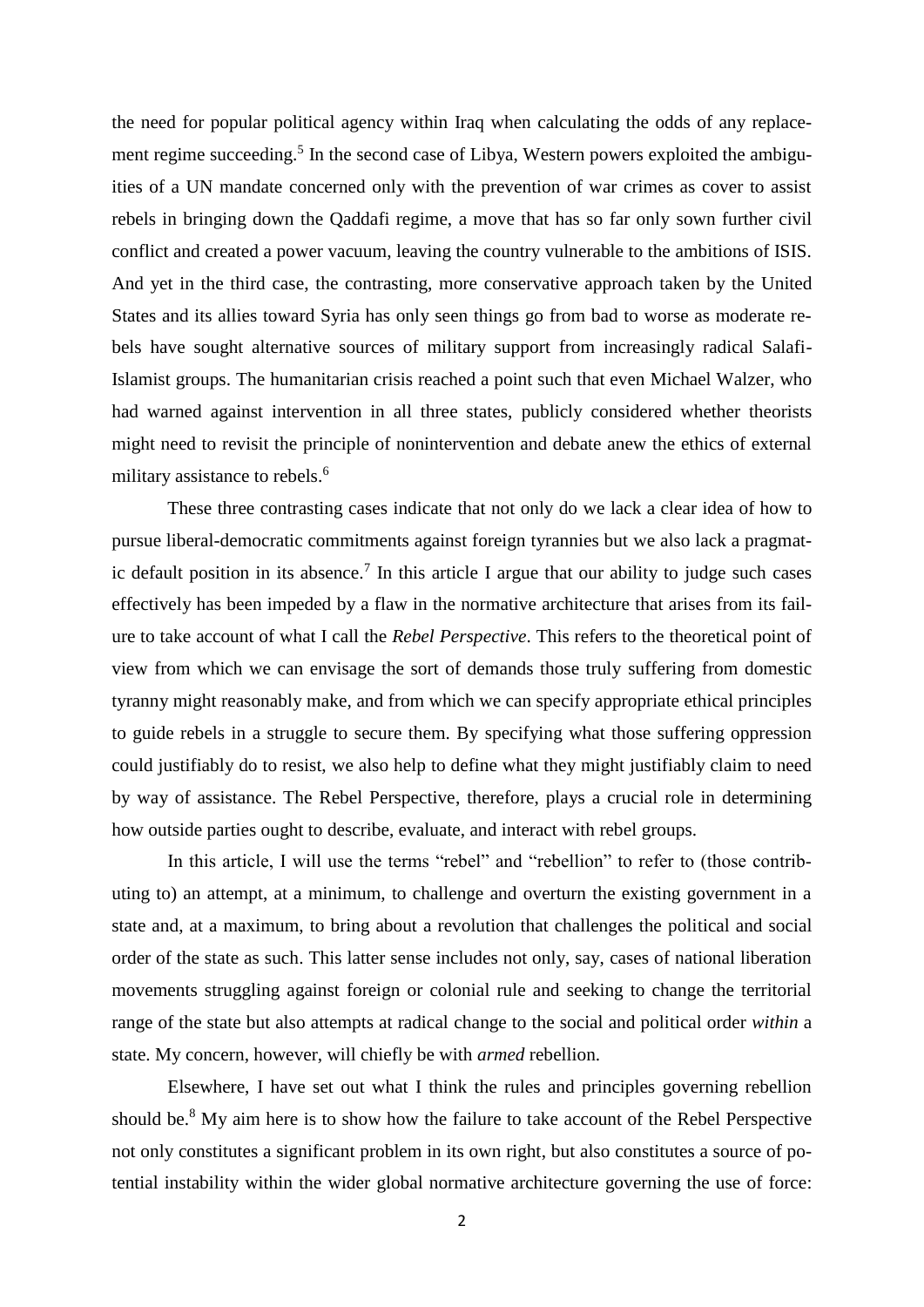i.e. the cluster of doctrines, laws, and vocabulary that are generally used to regulate and evaluate it. There is therefore an urgent need to think about how insights from newly emerging literature by political theorists on revolution and rebellion may be used to correct this flaw.<sup>9</sup>

### **THREE PILLARS**

While human rights define fundamental values and specify claims that may be made against societies, my focus is on three further pillars of the global normative architecture that define the terms by which actions and judgements ought to be guided when these rights are under threat of violence. The three pillars have a particular bearing on rebellion in the following ways:

(1) The concept of "terrorism" and the commitment to coordinated efforts to discourage, degrade, and defeat it;

(2) The International Law of Armed Conflict and International Humanitarian Law (collectively referred to in this article as "Law of War") as a framework through which to interpret, evaluate, and guide the behavior of actors in armed conflict and through which to guide reactions to it by the international community; and

(3) The Responsibility to Protect (RtoP) as a doctrine to guide the reactions of UN members to human rights violations by states against their own subjects, and the complementary principle of nonintervention defined by the immunity of states from interference as guaranteed under the UN Charter when RtoP has not been triggered.<sup>10</sup>

Directly or indirectly, all three pillars reflect specific undertandings of the possibility of legitimate (armed) resistance and how to respond to it. They suggest ways of interpreting and naming instances of nonstate violence, criteria by which to appraise them morally, and policies or actions that might be undertaken when they occur.<sup>11</sup> The implied responses are not merely *theoretical*. They are also connected with *legal* rules, reinforcing their practical salience by specifying penalties and sanctioning enforcement*.*

While each pillar casts a certain amount of light on the possibility of legitimate rebellion, none illuminates it fully. Even when they highlight one facet of the problem, they often simultaneously throw others in shadow. All three efface or exclude – and thus render it impossible to think clearly about – certain forms of legitimate armed rebellion. Moreover, as legal frameworks these pillars include a degree of indeterminacy—gaps in normative guidance that still need to be filled by means of practical judgement and perhaps further theoreti-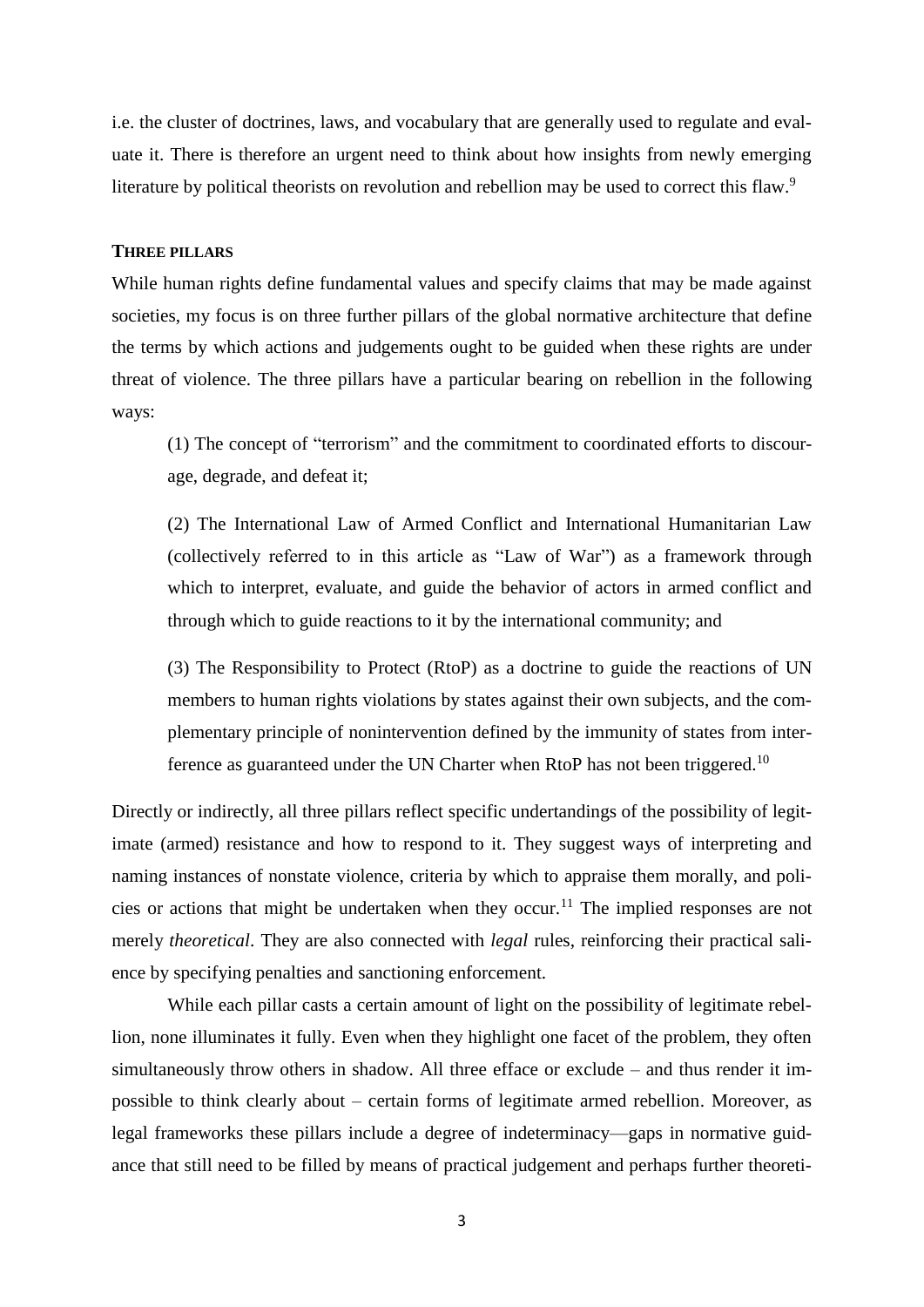cal input. <sup>12</sup> On the other hand, each is also *valuable* to some degree*,* focusing our attention on a particular kind of threat to human rights and providing a framework for evaluating possible responses.<sup>13</sup> So although the three pillars may be inadequate to the problem of nonstate violence taken as a whole, I believe we are compelled to retain them in some form, even if reasserting the Rebel Perspective might require us to adjust and renegotiate certain aspects of them in order to fill the gap in the global normative architecture regarding the use of force.

### **PILLAR I: TERRORISM**

Whereas it is possible to use the word "terrorism" to make non-normative distinctions, the term is mainly pejorative, condemning those who resort to this type of political violence. And while many scholars have argued that the term ought to be used equally to challenge both the practices of states as well as nonstate actors, it remains a fact that it is more widely used in reference to the latter.<sup>14</sup> It is a key label by which those participating in public debates often refer to nonstate political violence that they regard—or want others to regard—as *wrongful*. And it is also a central concept in legal measures both nationally and internationally aimed at degrading the ability of nonstate actors to threaten human rights. Insofar as "terrorism" thus refers to cases that have crossed a moral line *within* the category of nonstate political violence, it implies the possibility (*a contrario*) that nonstate political violence might also take forms that are *not* wrongful. We might be tempted to turn to this concept for some guidance in this regard,<sup>15</sup> but I think there are two major obstacles to doing so. As I will detail in the following sections, the first is that the term is perennially susceptible to redefinition in ways that swing wildly between *over-* and *under-*inclusion; the second is that it might be understood to imply a variety of contrasting wrongs and social evils.

## *Terrorist and Non-terrorist Nonstate Violence*

Yasser Arafat's speech to the UN General Assembly in November 1974 is a classic example of under-inclusion when it comes to the terrorist label. Arafat tried to challenge what he perceived to be the overextension of the category by appealing to the sympathies of people who felt that some armed resistance movements must be morally legitimate and therefore nonterrorist. His method was to define as "revolutionaries" those who fight for a "just cause" while reserving "terrorist" for foreign occupiers and colonial powers, a move that attempted to draw attention away from the nature of a group's tactics and refocus it on the nature of its aims. Like the more recent arguments by representatives from the Organization of the Islamic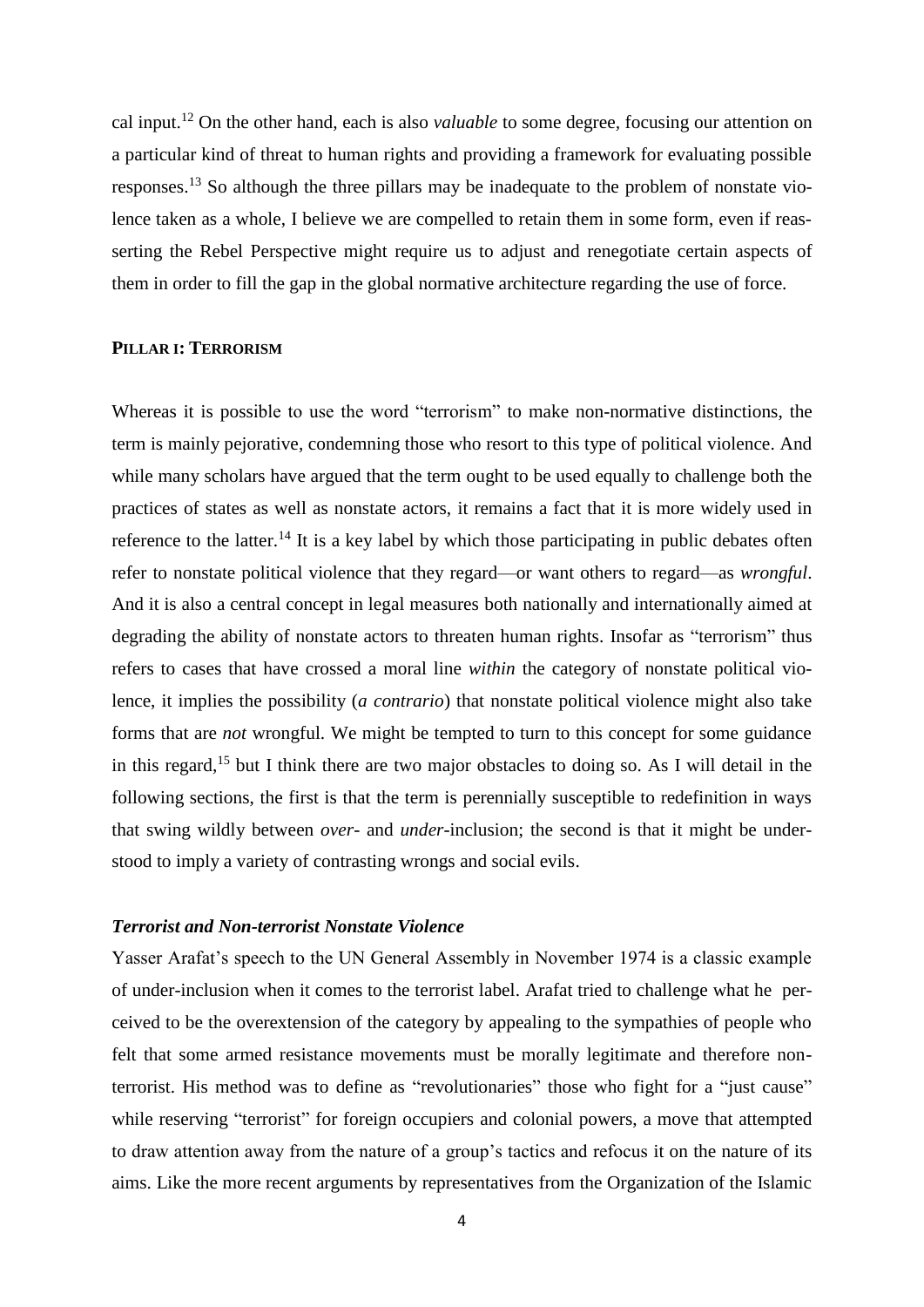Convention at the committee tasked with formulating a UN Comprehensive Convention on International Terrorism, Arafat's speech implied that those committed to political liberation were immune from the charge of terrorism. The pursuit of a just cause, he suggested, was all that mattered when it came to deciding the difference.<sup>16</sup>

While I believe that the ethics of armed resistance and rebellion are much more complicated than the picture Arafat painted, I sympathize with the sentiment that defining terrorism over*-*inclusively can cause laws and norms to be prejudiced to against nonstate actors. On the other hand, it is also true that under-inclusion can cause laws and norms to be prejudiced against the security of states. Writing soon after 9/11, for instance, Alan Dershowitz argued that the threat from al-Qaeda was itself an indirect result of under-inclusiveness in defining and responding to the wrongs of terrorism during earlier decades.<sup>17</sup> He adopted an expansionary approach, arguing that the problem of terrorism was overwhelmingly urgent, presenting an extraordinary danger to Western secular states. It therefore demanded the most robust efforts to ensure that terrorist methods were deterred to the greatest extent possible. To achieve this end, it was essential that all those engaging in terrorism were prevented from gaining any reward for doing so, political or financial. Dershowitz also recognized that most people would regard at least some cases of nonstate political violence as legitimate, and that reasonable people would always be prone to disagree about genuine exceptions since there was no objective or universally accepted way to adjudicate particular cases. Given the urgency of addressing the common threat, however, he concluded that citizens and political leaders must agree *to condemn all cases of nonstate political violence as terrorism.* In other words, even if this meant applying the prohibition on terrorism in a way that was over-inclusive, the dangers of under-inclusiveness were too great to let it get in the way of determined counterterror $i$ sm. $18$ 

I have little sympathy for the specific definitional proposals implied by either Arafat or Dershowitz, but both show how legitimate concerns motivate contestation, rendering the first pillar quite unstable and incapable of guiding political debate in an authoritative and determinate way. The problem is only intensified if we then turn to recent attempts to settle the wider controversy by appeal to customary law and legal treaty.

One highly significant attempt to settle the definition of 'terrorism' as a matter of international law was set out in the "Interlocutory Decision on the Applicable Law" (16 February 2011) issued by the Appeals Chamber for the Special Tribunal for Lebanon (STL). The STL was established by UN Security Council Resolution 1757 on the 30 May 2007 as an international criminal tribunal to try those accused of killing the former Lebanese Prime Minis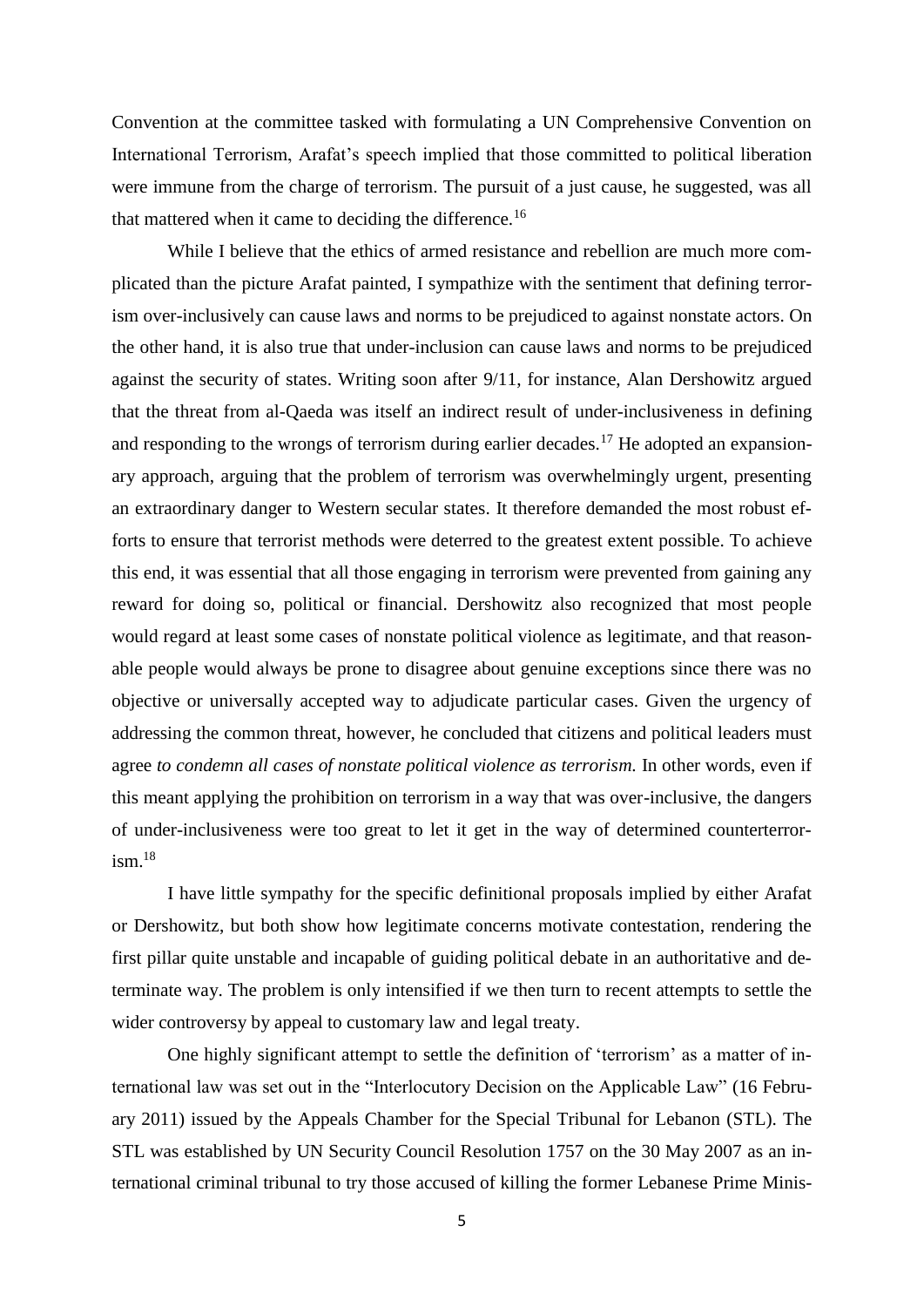ter, Rafik Hariri, and twenty-one other people in a bomb attack in 2005. As such, its pronouncements on such matters had great potential significance, with the potential to provide "long-anticipated answers to legal questions formerly only subject to academic debate,' and thus to indicate 'the general direction' of subsequent jurisprudence.<sup>19</sup>

The Decision argued that a "widely accepted definition of terrorism … has gradually emerged" across a wide range of national and international laws and treaties.<sup>20</sup> The "customary rule of international law regarding the international crime of terrorism, at least *in time of peace*," argues the STL, is defined by the following components:

(i) the perpetration of a criminal act (such as murder, kidnapping, hostage-taking, arson, and so on), or threatening such an act; (ii) the intent to spread fear among the population (which would generally entail the creation of public danger) or directly or indirectly coerce a national or international authority to take some action, or to refrain from taking it; (iii) when the act involves a transnational element.<sup>21</sup>

Since element (iii) is a prerequisite only for recognizing terrorism as an *international* crime, its *terrorist* character specifically is captured by elements (i) and (ii). 22

Far from settling the controversy as viewed from the Rebel Perspective, this definition exacerbates it by drawing a line between terrorist and non-terrorist that precludes the possibility of legitimate nonstate armed actions against an oppressive regime, at least prior to such time as the rebels "exhibit such features as to enjoy international legal personality."<sup>23</sup> Legitimate rebels will fall afoul of the consensus definition and face the sanctions that follow if they resort to armed force, satisfying condition (i), an act that will presumably be considered illegal by the governments they oppose. Further, by using force to try to compel an oppressive state or government to change its policy or step down they will also satisfy condition  $(ii).<sup>24</sup> Crucially, rebels who have not vet secured recognition as belligerents in a state of war$ will be treated as if they are committing these actions in "peacetime," a difficulty to which I will return below.

Thus the consensus definition offers no criterion by which to recognize the salient difference between those who ought (morally speaking) to be denounced as "terrorists" and those who have a rightful claim to recognition as legitimate "rebels." The STL decision suggests that such actions are "*under no circumstances* justifiable"<sup>25</sup> and asserts the "social necessity" and obligation to punish those who engage in them.<sup>26</sup> The STL assertion of a consensus definition thus instantiates and renders legally salient the problem of over-inclusion, thereby casting a deep shadow obscuring the ethics of legitimate rebellion.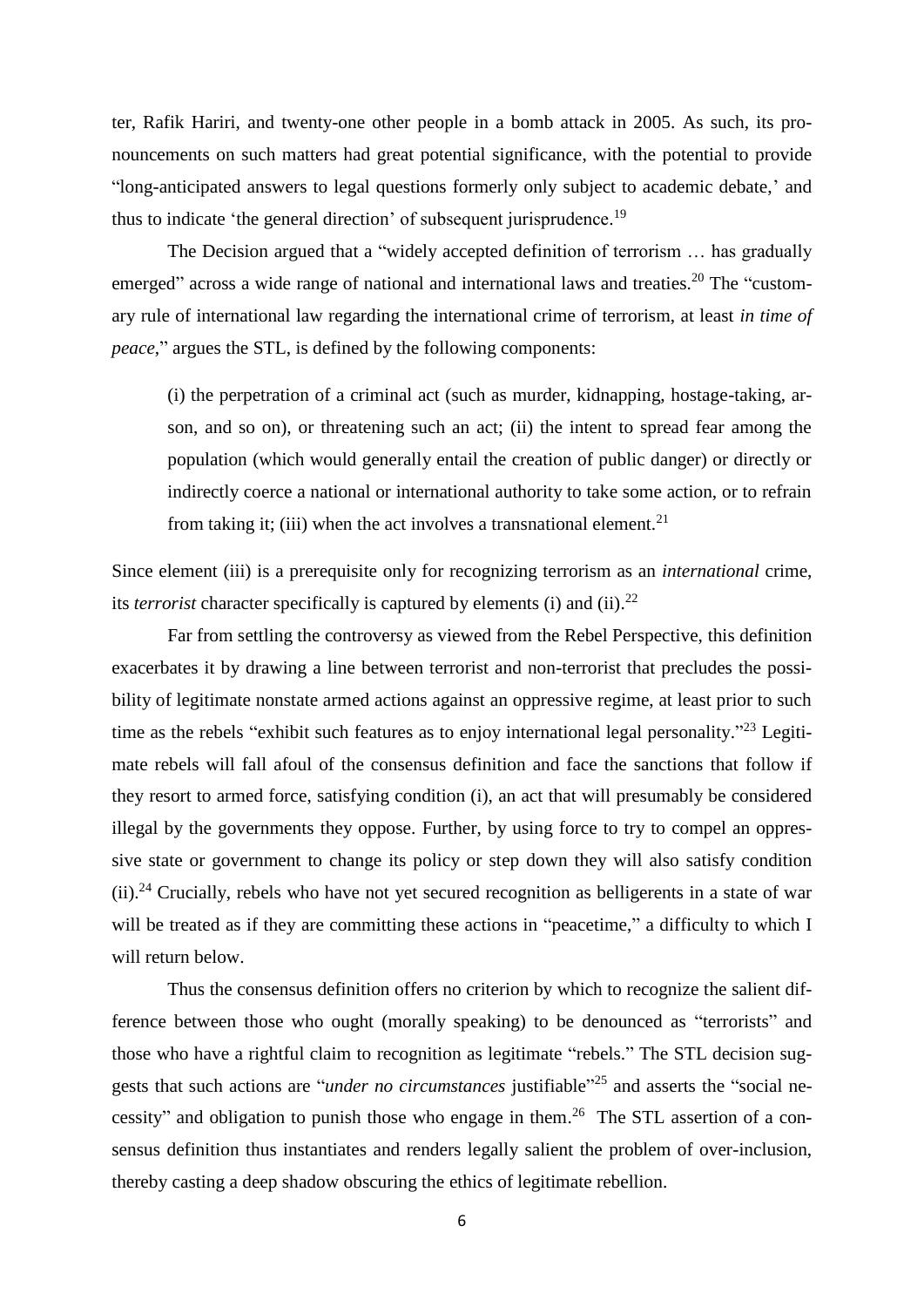### *The wrongs of terrorism*

The second problem with guiding political reaction to potentially legitimate rebellions using the concept of terrorism is that it might be understood to imply a variety of contrasting wrongs and social evils. While these are all legitimate sources of moral concern, as recent philosophical debates suggest, they do not necessarily comprise a coherent, unified vision. My claim is that these wrongs will only begin to make complete sense when viewed as part of a wider account of the rights as well as the wrongs of nonstate political violence.

The first wrong that the term "terrorism" implies is the one identified by Arafat and: the use of violence by nonstate agents for political ends that are not of the right kind or magnitude to justify it. This is the nonstate equivalent of a war that fails to meet the *ad bellum*  standard of just cause. In contrast with *unjustified* violence, the second wrong is when nonstate agents use violence *illegitimately* (another *ad bellum* issue) in the narrower sense of the word, meaning that they lack authority or political standing*.* Thus, even if there is a just cause, there might still be a valid objection where nonstate groups are seen as unjust actors if they usurp the right of a political community to make collective decisions about what causes to pursue, the best methods of securing them, which risks are and which are not bearable in pursuing them, and so forth. Even people suffering from political oppression might have a well-founded preference not to be represented by self-appointed paramilitaries claiming the right to fight on their behalf. The word "terrorist" is sometimes used to reflect this aspect of the paramilitaries' violence. $27$ 

Another wrong frequently implied by the term "terrorism" is the deliberate harming of people with immunity. The relevant categories are often designated as "civilians," "noncombatants," or "the innocent." But using this wrong to pin down a definition of terrorism has proven difficult. If there is no recognized state of war, then the combatant vs. noncombatant distinction is not relevant. The criterion of innocence vs. non-innocence has triggered debates both about whether combatants are always non-innocent in a way that renders them liable to attack and about the degree to which civilians whose claims to *moral* innocence are open to doubt can insist on immunity.<sup>28</sup> And if we were to define terrorism as the use of force against civilians, then the definition would exclude, by implication, soldiers and other members of the armed forces who are not civilians. Sometimes members of these groups might be liable to attack by legitimate rebels, and we might prefer not to designate such attacks as "terrorist." But this should not be taken to imply that it is *always* more acceptable for nonstate groups to attack soldiers than to attack civilians.<sup>29</sup>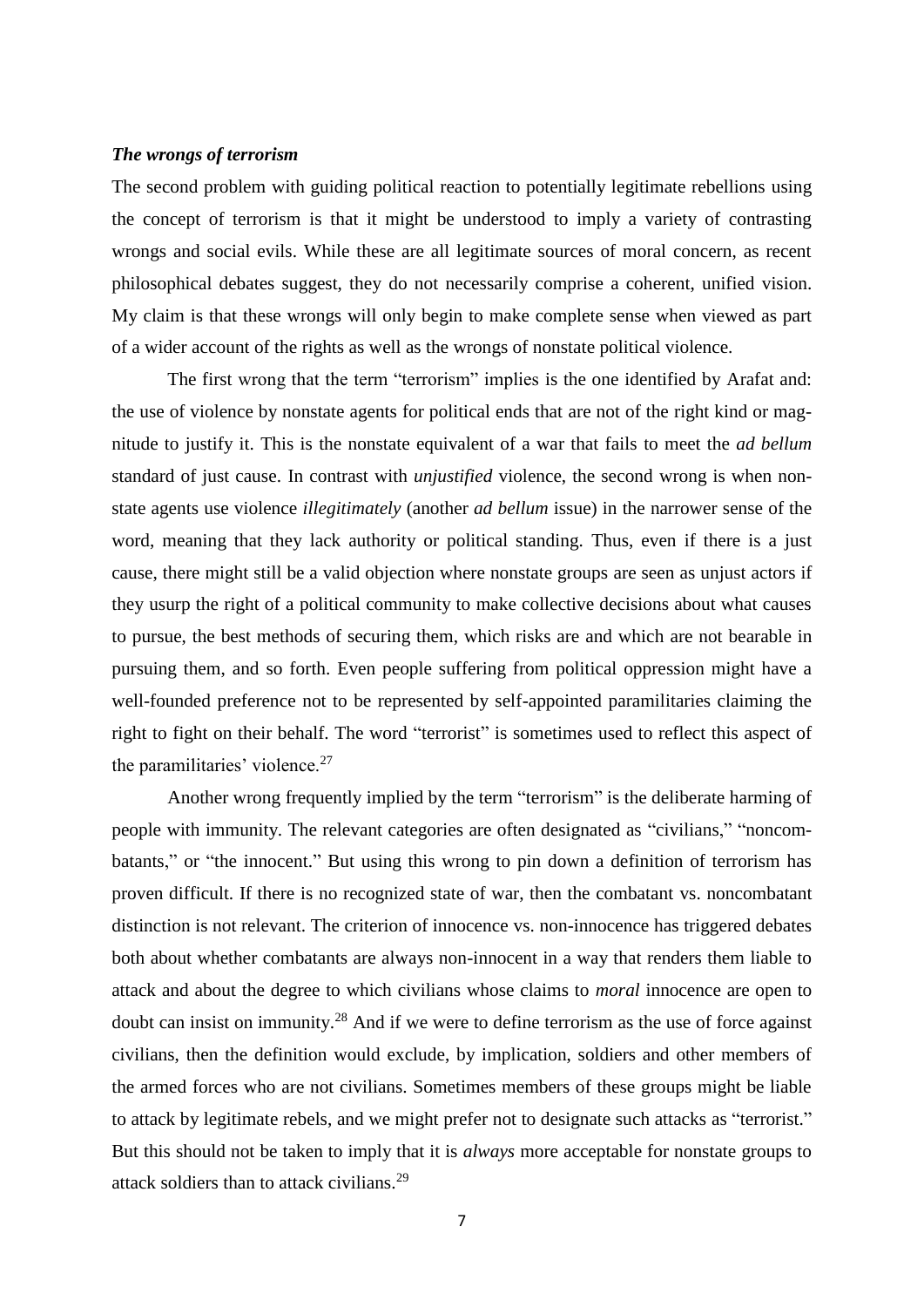Thus even if our sole concern were with specifying the meaning of "terrorism" as a concept, I do not think it would suffice only to enumerate the different wrongs with which it is identified and try to identify connections between them.<sup>30</sup> In many cases, the wrongs of terrorism are defined by exceeding the limits of the rights of rebellion. We would therefore also need an account of the conditions under which soldiers or others might become liable to harm by rebels. What sorts of cause would be of sufficient importance to merit such measures and under precisely what sorts of conditions? What conditions would rebels have to satisfy to be able to speak as the legitimate agents of those they claim to represent? And what principles of *jus in bello* should they follow? For convenience, I will refer in the remainder of this piece to rebels who satisfy all ethical requirements (having a just cause, possessing appropriate political standing, and adhering to an appropriate standard of *jus in bello*) as "legitimate." The full complexity of the ethics of nonstate political violence cannot be grasped fully with reference to the notion of terrorism alone any more than the morality of war can be derived entirely from the notion of war crimes: crimes of war are partly defined against the rights of belligerents; and the wrongs of terrorism are likewise defined by the limits of legitimate rebellion.

I now turn to the question of whether the second pillar, the Law of War, can accommodate the normative parameters and consequences of the Rebel Principle in a sufficiently comprehensive and coherent way such that it remedies the inadequacies of the Terrorism pillar.

### **PILLAR II: THE LAW OF WAR**

Michael Ignatieff has argued that while human rights are essentially nonviolent, enjoining individuals to settle differences through peaceful means, they might also justify a resort to armed rebellion against oppressors who refuse to recognize and respect them. If violence proves truly unavoidable, he maintains, rebels must then revert to the second-best ethical frame of reference designed for those circumstances: the Law of War.<sup>31</sup>

Ignatieff's view reflects the common practice of debating ethical performance in armed conflict with reference to legal principles, particularly noncombatant immunity. And, indeed, insofar as it may be applied to conflicts involving legitimate rebels, the Law of War has considerable merits. Above all, it offers action-guidance for combatants, both state and nonstate, by defining the immunities of noncombatants and the limits of permissible force. By identifying direct attacks against noncombatants as criminal acts, the Law of War provides an incentive structure and a heuristic for combatants as well as a roadmap for those not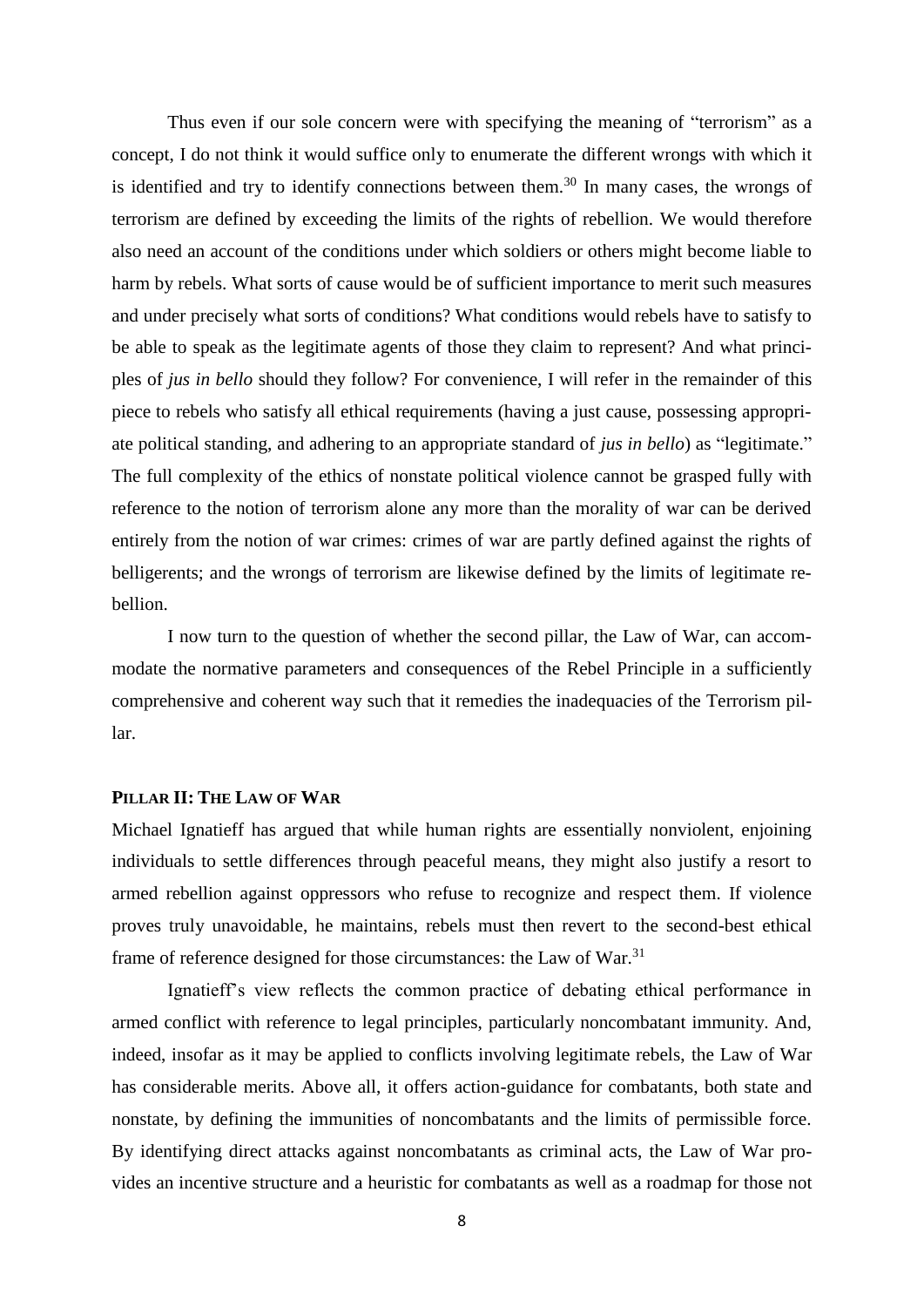engaged in combat to predict and avoid risks. Insofar as it thereby shapes the behavior of combatants, it may thus limit the destructiveness of armed conflicts. And importantly, the Law of War provides a normative frame of reference through which others can evaluate and contest the conduct of belligerents. But while the Law of War might offer a useful normative framework to interpret the use of force in *some* armed conflicts involving rebels, it is unlikely to do so for all such cases. It leaves users with two fundamental problems.

The first arises from sources of normative indeterminacy in international law when it comes to defining the political status of rebels. Whereas the boundaries and strictures of the Law of War are relatively simple when warring parties are states and they fight openly, things become much more problematic when one party is a nonstate actor. Central to the normal operation of the Law of War is the principle of equality according to which each side reciprocates in playing by the same rules: both abide by noncombatant immunity and both respect the right of opposing combatants to use force discriminately. The problem for justified rebels is that, while they may well be subject to the prohibitions specified by of the Law of War, they might not be seen as benefiting from the permissions that are also associated with it—in particular, the "belligerent privilege," which bestows both the right to participate in hostilities and the immunities enjoyed by combatants.<sup>32</sup> On what Jens David Ohlin calls "the orthodox" view," rebels cannot claim recognition and belligerent privilege under any circumstance.<sup>33</sup> And even on views that challenge this orthodoxy by suggesting that rebels might be able to claim recognition in some cases, the circumstances that trigger this right do not necessarily track the morality of rebellion very closely.

On the first of these circumstances, recognition might be expected to occur once the intensity of conflict and the degree of organization shown by the rebels passes a certain threshold, thus basing judgements about status on the terms of Common Article 3 of the 1949 Geneva Conventions. Or, second, recognition might be based on the even more demanding criterion that nonstate parties must have control over territory before the conflict is necessarily treated formally as a "Non-international Armed Conflict," based on the 1977 Additional Protocol II to the Geneva Conventions (AP2), Article  $1.^{34}$  Or, third, if we follow Ohlin's view on the deep logic of the Law of War, it might be that rebels can gain recognition for their combatants on the basis of satisfying the "functions" of belligerency, including the use of fixed insignia, the establishment of a responsible chain of command, abiding by the principles of the Law of War, and so on. But there are problems with all these approaches.<sup>35</sup>

The first is that intensity will not necessarily track justification: Some illegitimate rebels with objectionable aims that are at odds with human rights – such as the fascists who re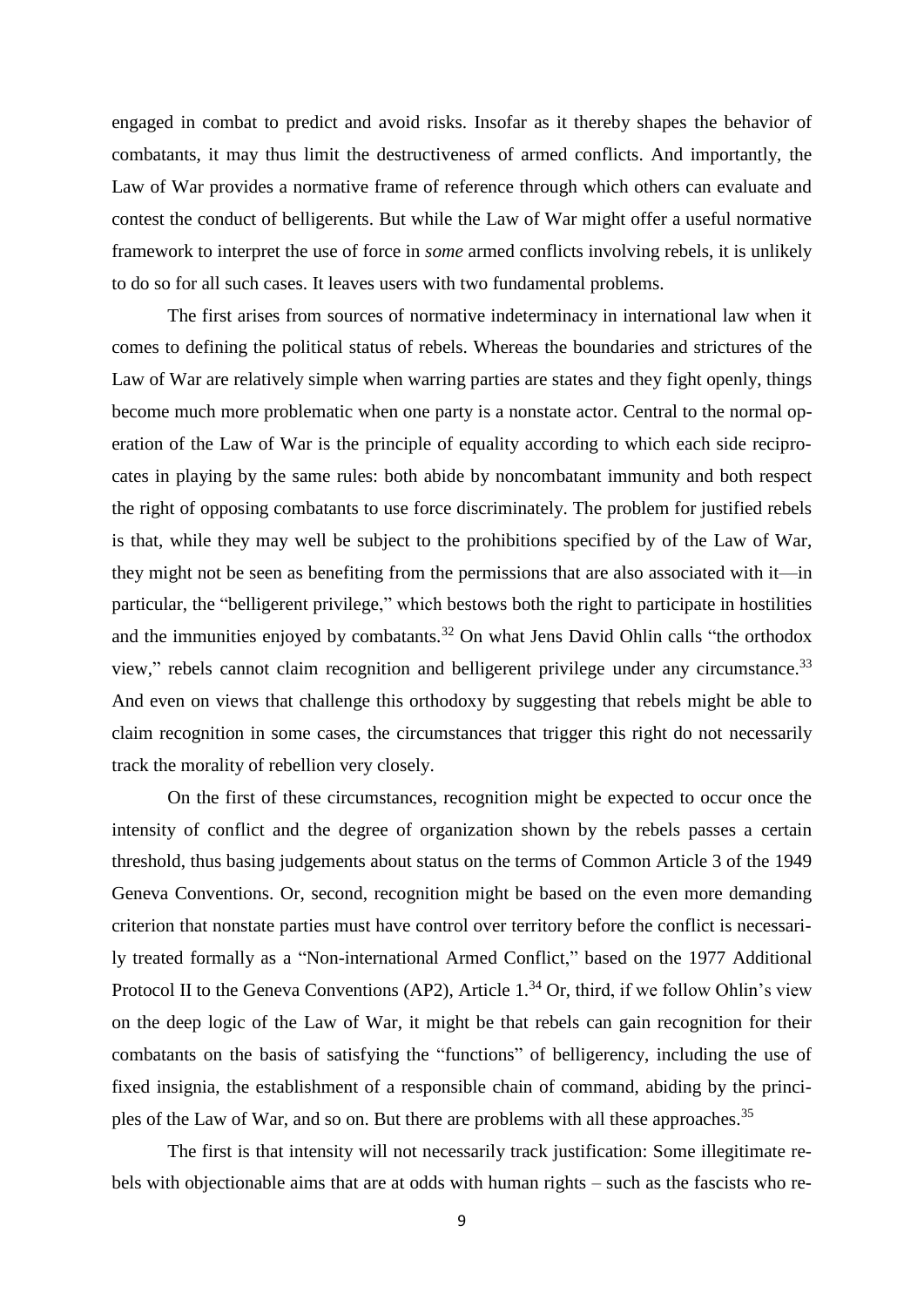belled against the Spanish Republic in 1936 or, indeed, the rebellious states in the American civil war – might have been able to achieve recognition on this basis faster than some legitimate ones. And on any such approach, morally legitimate rebels would suffer from nonrecognition and the associated penalties when the revolt is still incipient – the classic example is that of the American revolutionaries early in the war of 1775-83 when the British Crown declared them to be traitors and denied them the customary rights of prisoners of war. Second, as Anthony Cullen comments, a "plain reading" of common Article 3 leads to the conclusion that applying its final clause "has no effect on the legal status of nonstate actors and as such does not in any way prevent a *de jure* government from treating them as criminals for their participation in a non-international armed conflict." <sup>36</sup> So, while the recognition of a *condition of (non-international) armed conflict* might be obligatory on the basis of either Common Article 3 or AP2, it is less clear that *recognition of the rebels* follows. In such a case, rebel fighters might find themselves liable to prosecution for war crimes under the Law of War if they violate noncombatant immunity *and* to a domestic criminal charge of murder even for ostensibly discriminate acts of war against state soldiers.<sup>37</sup>

The third problem is that, even if Ohlin is correct about the deeper logic of the law and that either legalism of the Law of War—common Article 3 or AP2—could compel states to recognize rebels as having belligerent rights, neither should necessarily lead us to expect recognition in the right cases considered from the Rebel Perspective. Rebels *without* just cause might abide by the functional criteria of belligerency that Ohlin identifies; rebels *with* a just cause might sometimes be unable to.

This takes us to the second major problem with the Law of War as a normative framework for guiding and judging rebels. One reason rebels might not be able to satisfy Ohlin's criteria is due to the problems of wearing a fixed insignia or an identifiable uniform in a conflict against the domestic state, and the effect this has on the rebellion's chances of success. Though the 1977 Additional Protocol I (AP1) permits guerrilla forces to maintain the appearance of civilians (unless deployed for attack) during "international" conflicts against colonial powers, alien occupation, or domestic racist regimes, it does not extend to noninternational, purely domestic rebellions (some states reject this clause of AP1 altogether). It is certainly true that during some conflicts rebels may eventually command some territory within the state and their forces may reach a scale at which direct engagement with state forces using regular methods in conventional confrontations becomes feasible. In such cases the prohibition on perfidious methods set out in AP1, for instance, may then be comparatively easy to satisfy. And the moral rationale for doing so is likely to be very strong: Distinguish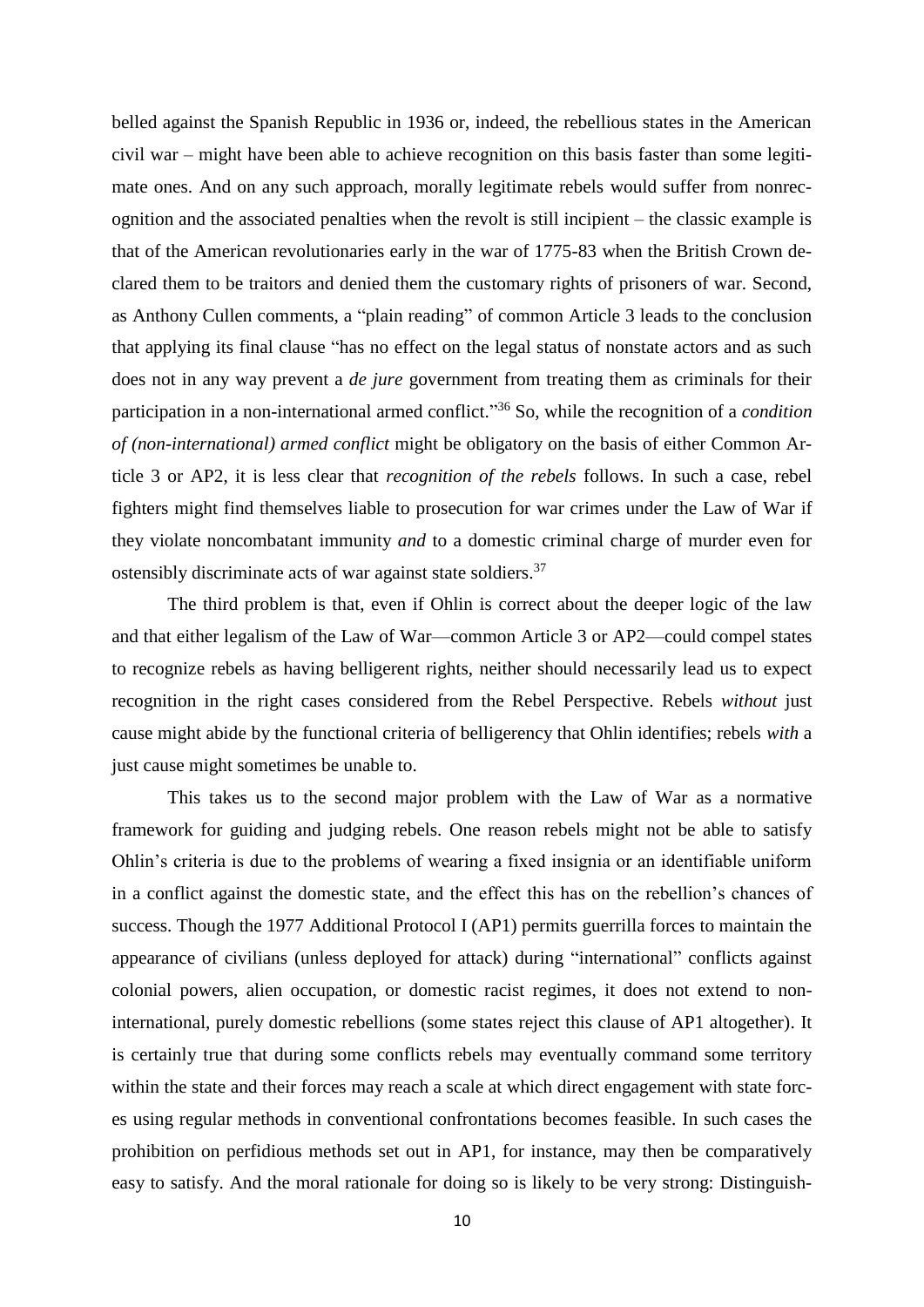ing clearly between rebel soldiers and the surrounding population on whose behalf, in theory, they fight is consistent with the aim of liberating those people and trying to seek protections for their human rights. But during the early phases of such a struggle, satisfying those requirements without jeopardizing all possibility of success might not be realistic. When state forces have command of the territory as a whole, their technological military dominance likely means they will be able to monitor and track down rebels much more easily than rebels monitor and track down them. If guerrilla fighters take care to distinguish themselves by openly carrying arms, wearing combat uniforms, and the like, they risk exposing themselves to air strikes, for example.<sup>38</sup>

The difficulty of complying with the uniform convention is just one of several possible ways in which the Law of War might prove too demanding for justified rebellions. As I argue elsewhere, other practices prohibited by the Law of War, such as the use of civilian disguise as a means of ambush or the targeting of civilians, might be justifiable in certain cases, say, when those civilians contribute in significant ways to state oppression. The pressure to adopt alternatives to conventional military methods are greatest where asymmetries of technology and military force between poorly armed rebels and well-equipped state forces are most severe. Such irregular methods may be justifiable particularly when pro-government forces refuse recognition to rebel fighters and systematically violate the Law of War.<sup>39</sup> Bracketing for a moment the question of just cause, this pressure can be seen in conflicts with insurgent forces across a wide range of contexts since World War II, from the Algerian War of Independence, to the Israel-Palestine conflict, and the occupations of Afghanistan and Iraq.

In summary, the Law of War is unlikely to map neatly and directly onto the morality of justified rebellion across all possible cases. This is partly a result of how limited the morally permissible tactics available to rebels are. But above all, indeterminacy in the criteria governing the recognition of nonstate belligerents renders rebels uncertain about their status and leaves them vulnerable to the worst of both worlds: liability to punishment for crimes defined by the Law of War without immunity for discriminate fighting.

## **III: NON-INTERVENTION AND THE RESPONSIBILITY TO PROTECT**

The third and final pillar to admit some light onto rebellion is the Responsibility to Protect (RtoP). On the face of it, RtoP's modification of the Westphalian commitment to sovereign immunity from outside interference seems a promising way to justify responding to cases where legitimate but beleaguered rebels call for international assistance. But whereas its early formulations opened up a space within which to consider such cases, the political practice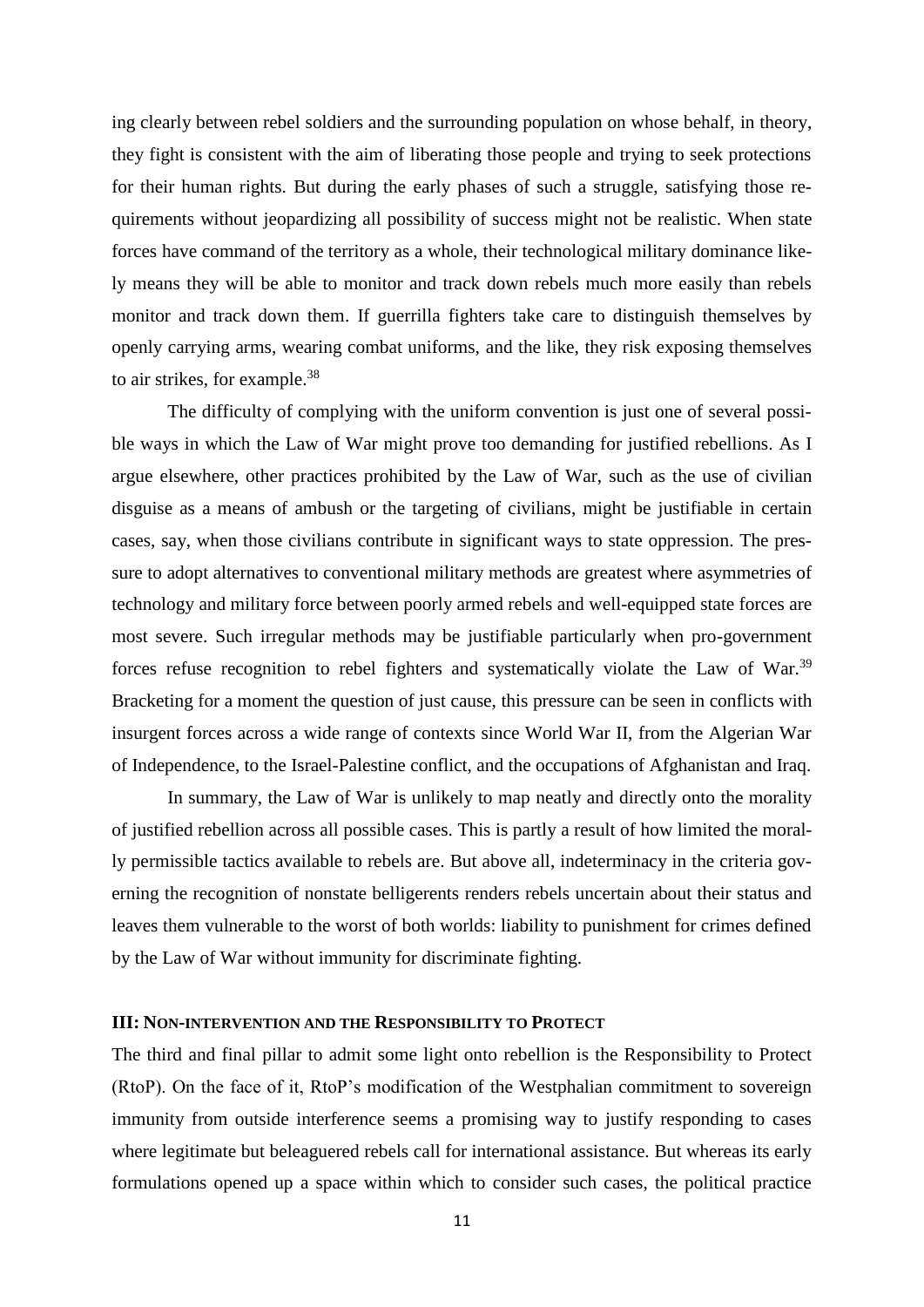that has emerged since its promulgation in 2001 has closed much of it down again. Indeed, the resulting principle has much in common with the qualified principle of nonintervention sketched out by John Stuart Mill in his famous essay of 1859.<sup>40</sup>

According to RtoP, states have immunity from intervention if they successfully discharge their responsibility to protect their own citizens and subjects, whereas sufficiently serious failures to do so may trigger a duty on the part of other states to intervene. The major change to the doctrine has been the redefinition of the thresholds above which the right to non-interference becomes moot and the duty to intervene is triggered. Early formulations specified only that human lives need be threatened on a "large scale" and constraints on intervention were stated in just war terms, chiefly with reference to the *ad bellum* principle of proportionality. So the upshot could be interpreted as a principle permitting State A to intervene militarily in State B if doing so could be expected to achieve a net benefit in protections from lethal violence as compared with not acting.<sup>41</sup> On the assumption that *armed* rebellion is similarly justifiable only in the face of a regime committed to using lethal repressive force, the doctrine might therefore have permitted intervention in a relatively wide range of cases where legitimate rebellion was under way and might have lent some assistance in defeating human rights-violating governments.<sup>42</sup> However, a later formulation in the 2005 World Summit Outcome document (endorsed by 191 countries) narrowed the triggers for armed intervention to "genocide, war crimes, ethnic cleansing, and crimes against humanity."<sup>43</sup> Following the outcome document, the resulting convergence between RtoP and Mill's account of the principle of nonintervention was so striking that Michael Doyle found in Mill's arguments an effective account of the key normative parameters of the current doctrine.<sup>44</sup> And the central thrust of Mill's argument, of course, was to challenge the idea of intervening to assist rebels engaged in armed revolt against a domestic government.<sup>45</sup>

Two key arguments for prohibiting assistance to legitimate rebels may be drawn from Mill's essay. The first we may call the "rebel learning" objection. Mill assumes that political freedom can survive only where citizens have certain necessary "feelings and virtues" to equip and motivate them to defend it. These include, above all, a profound appreciation for the value of liberty.<sup>46</sup> Despotism and slavery provide unpromising soil in which to cultivate these qualities, but there is some hope that the oppressed may acquire the necessary feelings and virtues in the "school" of political struggle. When this takes the form of open confrontation with the regime, then it is participation in the rebellion itself that deepens the roots of these values.<sup>47</sup> Intervening to support a revolution, the argument goes, therefore risks thwarting a learning process that is vital to political success. The second objection is epistemic. Mill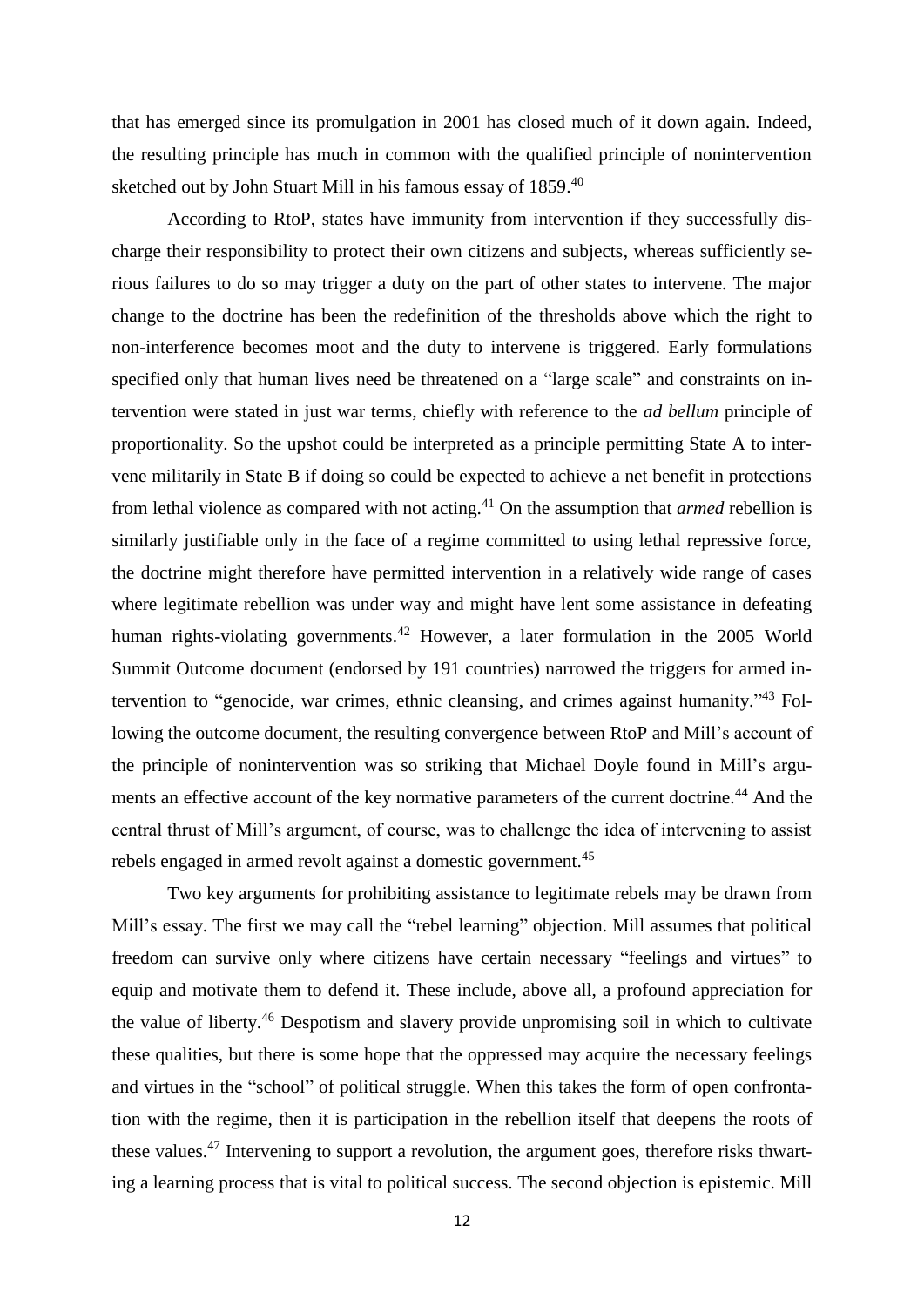assumes that only the successful defeat of domestic tyranny can demonstrate that people are ready for political freedom. This should be sufficient warning against interference: Helping rebels to secure an outcome that we cannot be sure they could have achieved by themselves might result in the establishment of political freedom for a people not yet ready to maintain it.<sup>48</sup> The force of this objection is strengthened by the assumption that intervention should presumably only be contemplated in the first place if the rebels seem likely to succumb without outside help.

There are, of course, exceptions to Mill's principle of nonintervention. He thought it might be permissible to assist secessionists fighting to secure self-rule against a larger, multiethnic state. The grounds for doing so are that intervention in such cases would not interfere with the self-determination of *a people* and, hence, with its learning processes; rather, it could facilitate self-determination of *peoples* by helping ensure that each has its own state and, consequently, a qualified immunity from intervention by others. Similarly, if one state wrongfully intervenes in a purely domestic rebellion, then the principle of nonintervention permits others to engage in counter-interventions aiming to offset any artificial distortions to the balance of domestic forces.<sup>49</sup> The chief type of case that permits intervention on grounds that *override* the rationale for nonintervention arise when, to use Walzer's influential expression, "acts that shock the conscience of mankind" cannot be stopped by any other means (or where intervention is the most proportionate means of stopping them). Such "severities repugnant to humanity," as Mill calls them, are now specified as war crimes, crimes against humanity, genocide, and ethnic cleansing.

Like the formulators of the RtoP doctrine, Mill concludes that any material assistance to rebels is prohibited unless it is directed against a state engaged in one or more of these crimes. This is a highly problematic conclusion when viewed from the Rebel Perspective. Unless Millians assume that the balance of military strength in a civil war always tracks the balance of political allegiances across the national population, there will be cases where rebellion is justified *in principle* but will be defeated unless it receives outside help. And as critics of Walzer's appropriation of Mill's argument in *Just and Unjust Wars* have long argued, this assumption is tendentious, and the above cases likely.<sup>50</sup> A government that maintains the support of the regular armed forces (not to mention mercenaries) will usually enjoy major advantages in military strength even without outside help.<sup>51</sup> Its prospects for victory are therefore likely to be out of proportion to its legitimacy across the civilian population.

Insofar as RtoP narrows the exceptions to nonintervention even more drastically than Mill, it consequently casts a dark shadow that obscures cases visible from the Rebel Perspec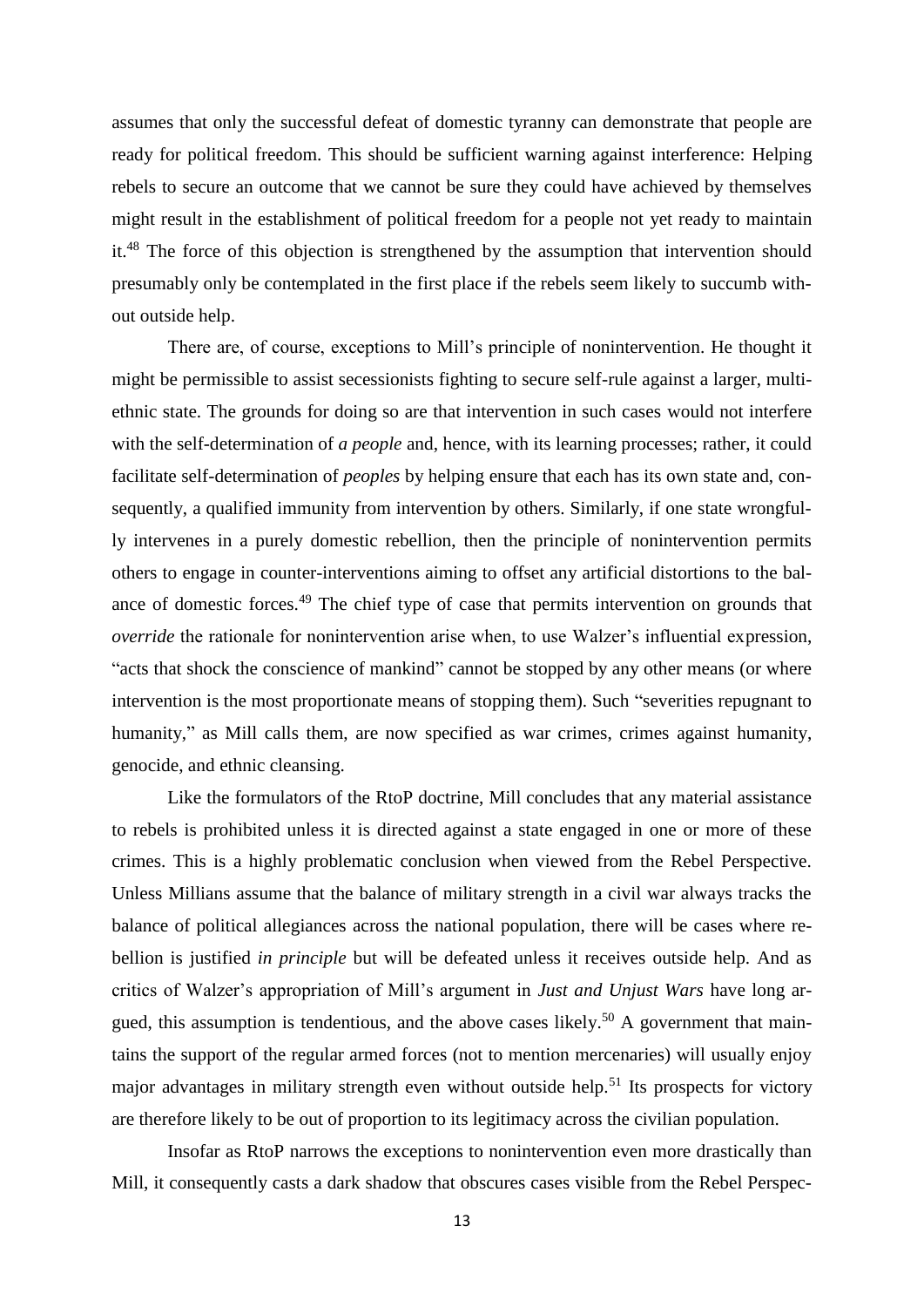tive. There are at least three hypothetical cases, each to a degree effectively concealed in a global order committed to upholding RtoP. In the first case, a just rebellion is precluded from the benefit of outside intervention. In the latter two cases legitimate would-be rebels who adhere to just war principles but have no chance of receiving outside help are effectively prohibited from even beginning their struggle. They are therefore likely to go unnoticed.

The first case is the simplest: rebellion might break out on behalf of a people that values liberty enough to take great risks and make enormous sacrifices for it, and yet it might be defeated if the armed forces remain loyal to the incumbent regime. The rebels might be hopeful to begin with and yet find that their chances begin to fade in the absence of outside military support to counterbalance the strength of a regime artificially inflated not by popular political support but by more effective armed forces. And state forces manage to defeat them by conventional military means, avoiding the sort of atrocities that might trigger a military intervention likely to help the rebels. Let us call this type of scenario a case of "simple military defeat." 52

To illustrate the second case, consider the following hypothetical. The political regime in a foreign state is oppressive, persistently and widely violating human rights and prohibiting the exercise of civil and political freedoms. Its inherently violent nature renders it liable to justified rebellion *in principle*, but it avoids committing the sort of sudden, largescale atrocities that might trigger intervention under RtoP. Security forces are loyal to the regime, but the civilian population is almost uniformly opposed to it. Community leaders might therefore be able to initiate popular protest and resistance, but they recognize that doing so is likely to trigger an escalating cycle of violence, leading toward a civil war that they would have little or no chance of winning on their own.<sup>53</sup> In such a case, the *ad bellum* condition requiring that those beginning a war have a "reasonable prospect of success" would seem to prohibit resistance in the absence of outside help. Lacking an all-things-considered justification, opposition leaders would therefore remain quiet and avoid provoking the regime. We may call this sort of scenario a "futility trap."

Let us then suppose the rebels *did* believe they had a reasonable chance of success. The *jus ad bellum* then makes further demands that might still stand in their way if they could not call on international assistance. Proportionality demands not only that the initiation of war be non-futile but also that it be expected to secure enough good in terms of lives defended or rights protected to outweigh the harms it is likely to cause. If this means that when deciding whether to initiate a confrontation rebels must take into account the numbers of innocent casualties they can expect as a result of the war taken as a whole (inflicted both by them and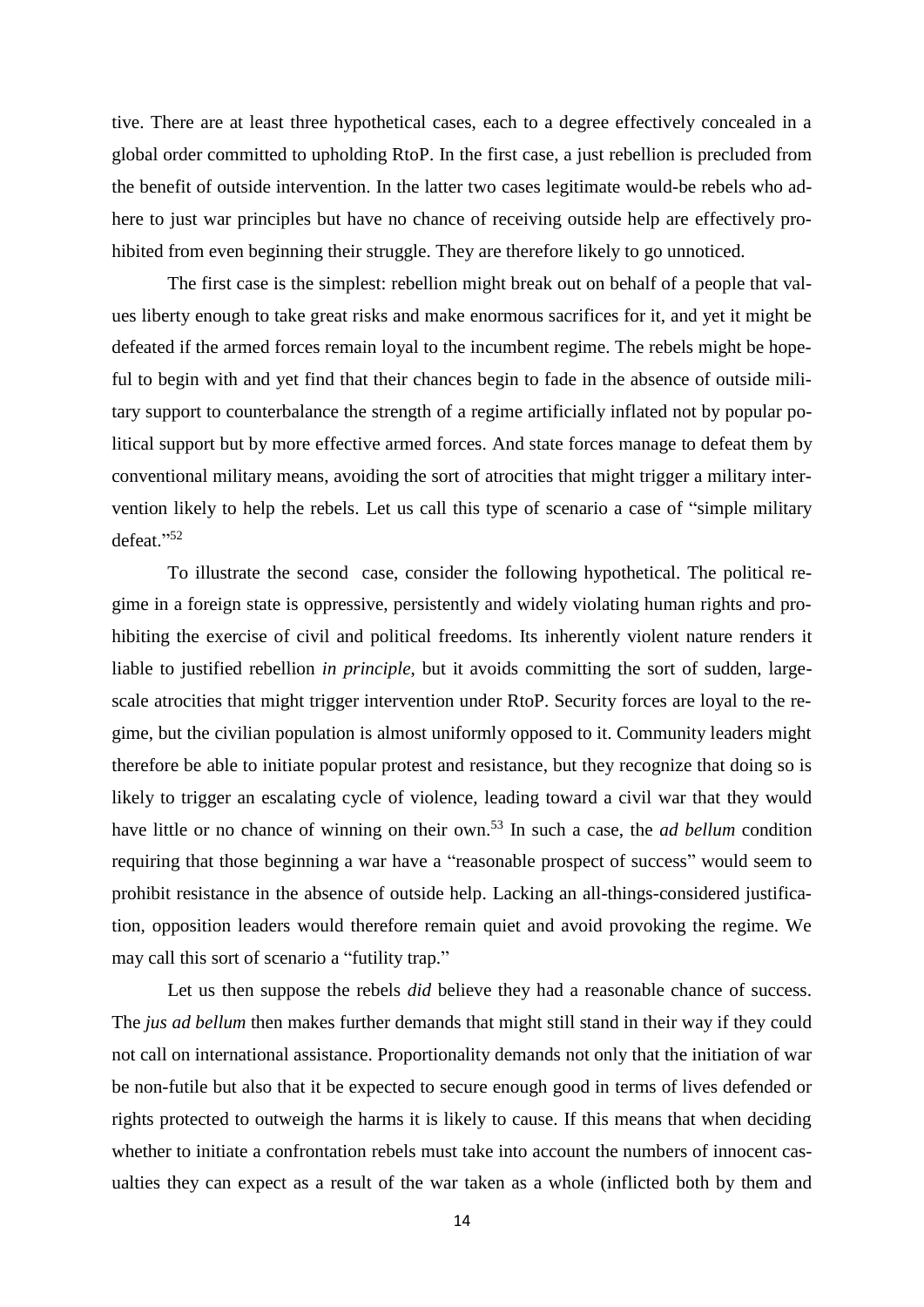their opponents<sup>54</sup>), then it is highly likely they will find themselves caught within what we will call a "proportionality trap." Cases like the Baathist regimes in Syria and Iraq illustrate the two types of trap, both having demonstrated not only a capacity to crush revolt, but a willingness to inflict devastating casualties while doing so. That a similar effect might be achieved while using methods that could be defended as technically discriminate under the Law of War is exemplified by the Israeli bombardment of Gaza in 2008-9 and 2014. In such cases, any attempts at armed resistance (whether legitimate or not) are demonstrably futile and incapable of satisfying ad bellum Proportionality.

The proportionality trap scenario can arise for any party—state or nonstate—that has just cause for war, but rebels are more likely face it due to inferior arms and organization. And their predicament is made worse by what we will call the "proportionality paradox." On the one hand, the more oppressive the regime, the greater the urgency of defeating it and, hence, the more compelling the *in principle* justification for rebellion (in other words, the gravity of the justifying cause). On the other hand, however, it is also likely to be true that the more oppressive the regime, the more brutal its methods will be if confronted, and the greater the costs it will be willing to impose as a deterrent. If the regime is able to sufficiently ratchet up the levels of damage it inflicts fighting the rebels while avoiding clearly visible breaches of the Law of War, then it may be able to increase the costs of resistance enough so as to make it self-defeating. To do so, the regime must ensure that the levels of violence inflicted on the rebels and their supporters greatly exceed those it routinely inflicts when it is unresisted. I think it is possible for regimes to do this. The Law of War permits belligerents a degree of proportionate collateral damage, but it is very hard to determine precisely when *in bello*  proportionality has been exceeded. This means that, whereas the force of an *in principle* justification for rebellion increases continuously in proportion to regime brutality, the likelihood of an *all-things-considered* justification might not. The more willing a regime is to inflict such harms, the harder it becomes to satisfy the conditions for an all-things-considered rebellion against it.

Insofar as it relies on the visibility and success of a rebellion as indicators to outsiders of the readiness of a people for domestic liberty, the Millian approach to domestic rebellions is therefore highly problematic from the Rebel Perspective. We expect that not only will people who *are* prepared for political freedom sometimes fail in their resistance but also that they will sometimes show no overt signs of resistance at all. Thus, neither of these results tells us anything definitive about potential justification of or support for rebellion. The futility and proportionality traps that the Rebel Perspective illustrates show how something that looks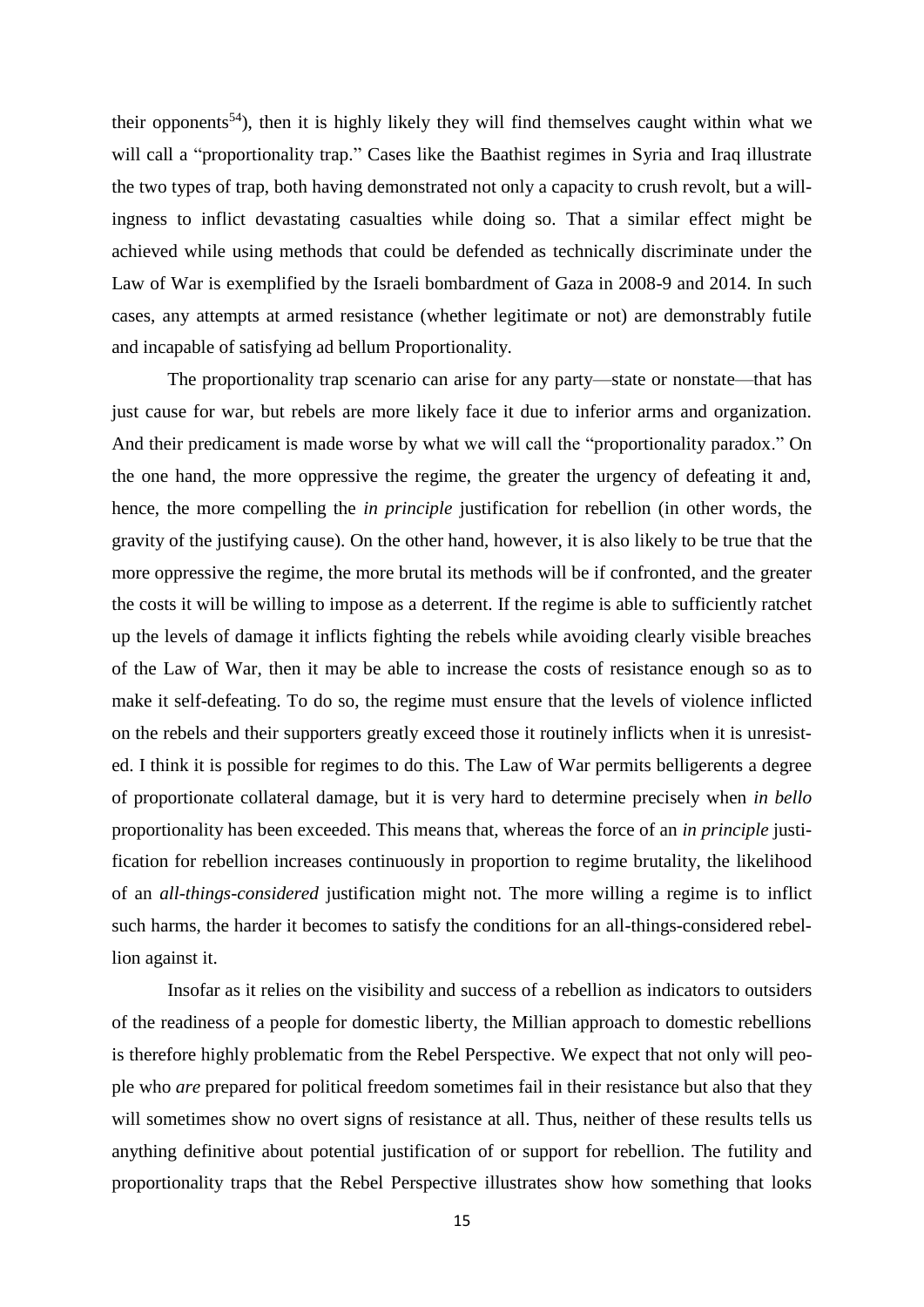like peace from the outside perspective of RtoP can be purely superficial, masking buried conflict.

### **CONCLUSION**

I have argued that the existing global normative architecture regarding the use of force is inadequate as a guide for responding to rebellion internationally. While it casts limited light on some facets of the problem, the pillars that uphold it obscure a great deal across a potentially significant range of possibilities. The terrorism pillar obscures the possibility of non-terrorist, nonstate political violence, rendering legitimate rebels liable to counterterrorist measures and criminal prosecution for terrorist crimes. The Law of War pillar is likely to exclude at least some cases of incipient or low-intensity rebellion, leaving rebels without privileges or combatant immunity, and is problematic as a framework for evaluating rebels who justifiably use irregular methods that the pillar prohibits.<sup>55</sup> Finally, the RtoP pillar prohibits intervening to assist rebels who can satisfy just cause requirements, but who struggle to satisfy the need for an all-things-considered justification for rebellion without external assistance. Taken together, we might say that the three pillars thereby create what Ian Clark calls "zones of acute vulnerability"<sup>56</sup>—political spaces in which people are unprotected from severe human rights violations.

My chief aim has been to show that there is such a problem, to define it, and to show why it needs attention. To what degree we might need to alter the existing architecture in order to address this problem is a matter for wider debate. But I will conclude by sketching out some suggestions.

Perhaps most clearly, the way in which we approach the definition of "terrorism" seems profoundly inadequate, particularly the consensus view, since it precludes recognition of legitimate rebellion from the very start. Securing states against true cases of terrorism is important, but the definition must be rethought based on the recognition that there is a moral right to rebel against intolerable oppression, and that doing so should not be categorized as terrorism. Second, as desirable as it may be that all participants in armed conflict be persuaded to abide by the Law of War, it is necessary to recognize that the moral right of legitimate rebels to use force is likely to arise at some point before they gain recognition as having a legal right to fight. It is necessary, therefore, to give careful attention to the threshold at which recognition may be demanded, thus triggering the rights of belligerents. This is a problem that I think law alone will not entirely settle. Rather, it should be approached as a matter of *political* judgement in which both legal and moral principles are taken into account along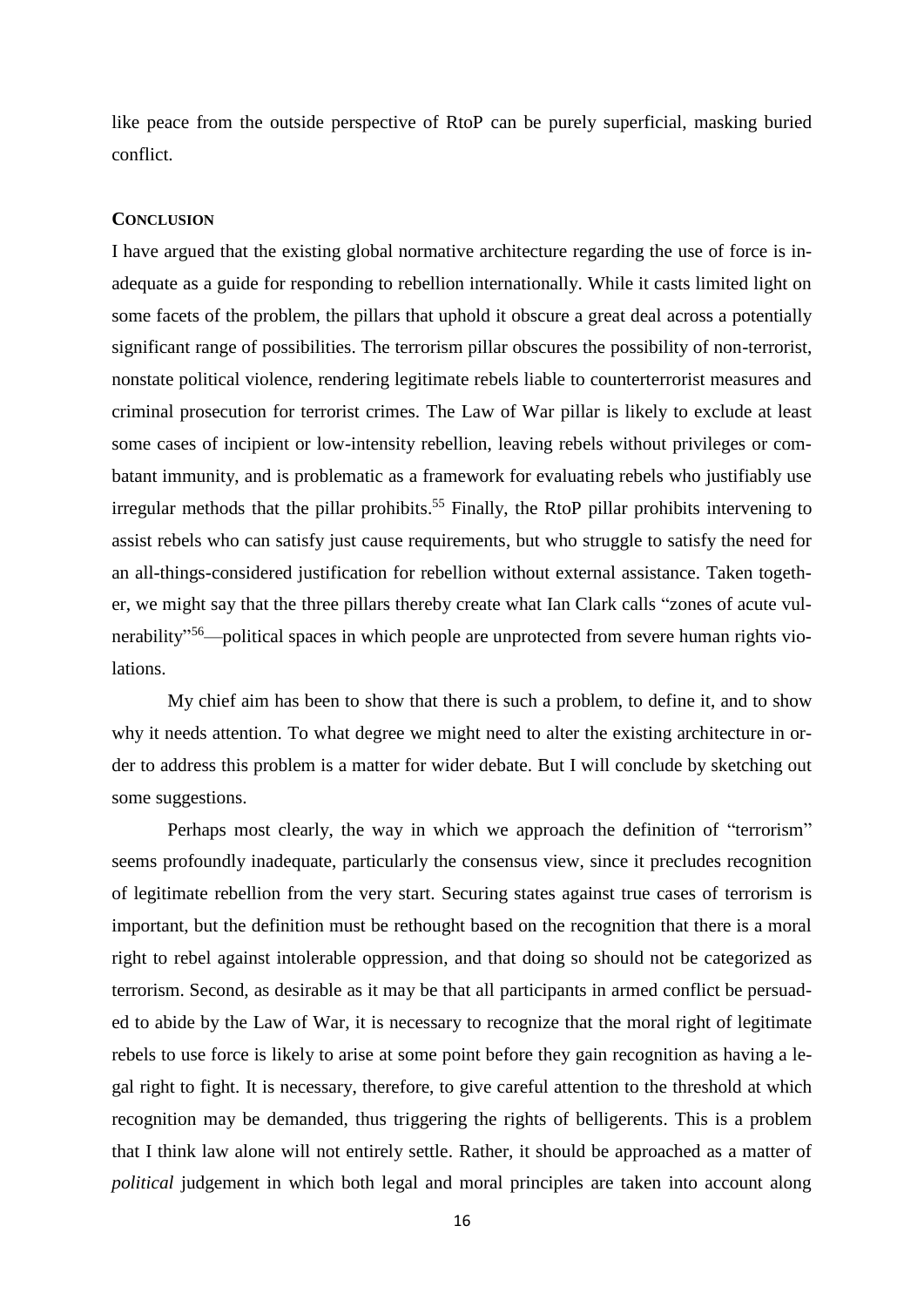with the concrete specificities of the case in question. And there may be other ways in which political judgement is required to adjudicate between morality and law in relation to *jus in bello*. 57

Finally, incorporating the Rebel Perspective requires revision of the principle of nonintervention. An assessment of the various normative traps facing legitimate rebels indicates that intervention might be considered justifiable across a wider range of cases than is currently licensed by RtoP. For instance, by specifying more clearly the points at which assistance could justifiably be requested from the Rebel Perspective, a prima facie case could be made justifying material assistance to help legitimate rebels satisfy the success and proportionality conditions. Of course, there might be a worry that doing so could increase the number of overt civil conflicts.<sup>58</sup> On the other hand, however, admitting such possibilities could also help address the problem of moral hazard identified with current doctrines of humanitarian intervention. Alan Kuperman maintains that RtoP already encourages rebels to provoke their enemies into committing the sorts of large-scale international crimes that are currently the only recognized triggers for intervention.<sup>59</sup> Were the threshold lower, then the degree of violence rebels would be tempted to provoke might be lower too. The proportionality-based threshold indicated in the earliest outline of RtoP might therefore be a more suitable framework in light of this issue. If it were applied to cases involving legitimate rebellion, it could be formulated so as to permit assistance only on strict terms that reflect judgements under just cause, legitimate authority, and right intention while taking due account of the difficulties that rebels will experience in satisfying the success and proportionality conditions without assistance.

Another objection to widening RtoP is that it could license a greater number of misguided or unscrupulous interventions. I am doubtful it would, however. The unscrupulous will always abuse the rhetoric of counterterrorism or humanitarianism to mask their strategic aims, as witness the Russian bombing of rebels in Syria. Misguided interventions, too, are likely to happen even without revision to RtoP. In fact, if anything, the lack of clear principles by which to guide morally justifiable attempts to assist rebels constitutes an important doctrinal gap rendering ill-designed intervention more likely. Well-intentioned but poorly judged attempts at assistance are more likely when they have to take place "under the normative radar," so to speak. And mission creep (such as when an intervention to prevent war crimes was used to help remove Qaddafi in 2011) and secrecy are more likely to occur when political leaders follow the intuitions of the Rebel Principle without an adequate and recog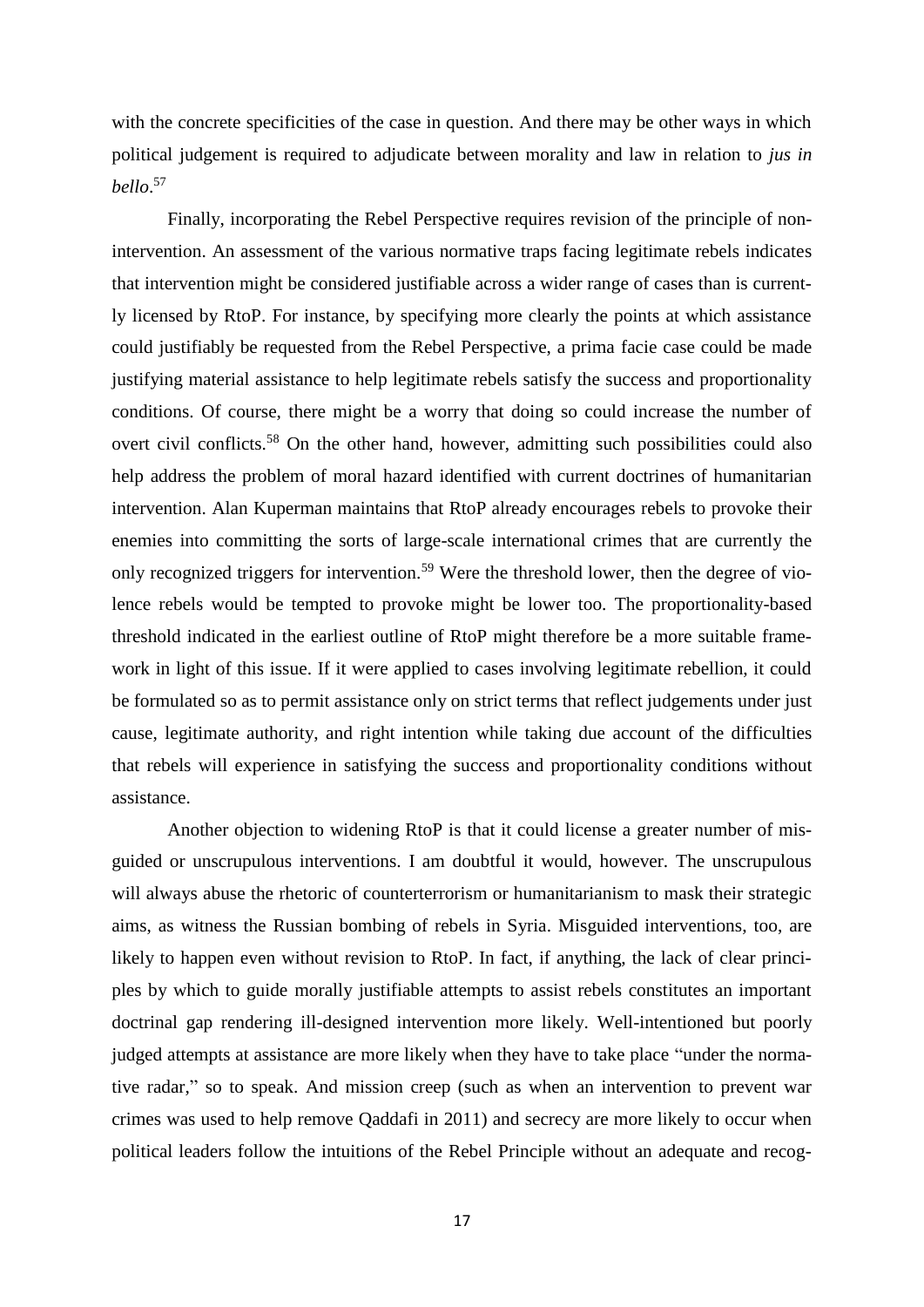nized normative framework to guide and legitimate their actions. Accountability might therefore increase under a properly formulated revision to rules governing intervention.

If so, then one key issue likely to receive more careful attention from interveners is the agency of those they seek to benefit. Whereas the current paradigm of intervention for humanitarian purposes tends to view those threatened with human rights violations chiefly as patients awaiting help, the Rebel Perspective reflects the capacity that these actors have for political agency. It therefore underlines the fact that intervening states must navigate the appropriate relationship between two types of agents: interveners and rebels. And this in turn requires critical reflection on the political legitimacy of rebellion leaders as well as the justice of the ends they pursue. In a context like Syria, it would require taking special care to form alliances with the most promising of the factions within the wider rebellion, and working strategically both to guide and shape their political ambitions and to help them secure the strongest possible position within the rebellion as a whole. $60$  Of course, these aims would have to be weighed in the balance against the enormous complexity of intervening in a conflict involving multiple parties, including those assisting the regime. While the Rebel Perspective might help formulate the best imaginable (I hesitate to say "ideal") strategy, political wisdom demands careful consideration of matters such as the risk of wider conflict arising from attacks on international proxies, for instance. On the other hand, the presence of Russian weapons and forces on the side of Assad makes the Syrian case a more amenable one from a Millian point of view: as Mill himself declared, a "government which needs foreign support to enforce obedience from its own citizens, is one which ought not to exist."<sup>61</sup>

1

<sup>1</sup> Algernon Sidney, *Discourses Concerning Government,* ed. Thomas G. West (Indianapolis: Liberty Fund, 1996), p. 519.

**Acknowledgements:** Earlier versions of this paper were presented at the department seminar in Political Science & International Studies at the University of Birmingham in November 2015 and at the Peterhouse Politics Society, Cambridge University in January 2016. The author would like to thank organizers and participants at those events, particularly Eloise Davies, James Pattison, and Tim Haughton, as well as the editors and three anonymous readers for *Ethics and International Affairs*.

<sup>2</sup> Jonathan Scott, *Algernon Sidney and the Restoration Crisis, 1677-1683*, Cambridge: Cambridge University Press, 1991, p. 313.

<sup>&</sup>lt;sup>3</sup> See Ned Dobos, *Insurrection and Intervention: the Two Faces of Sovereignty*, Cambridge: Cambridge University Press, 2011; Michael Ignatieff, 'Human Rights, the Laws of War, and Terrorism,' *Social Research,* 69.4 (2002): 1137-58, at pp. 1151-2; Nigel Biggar, 'Christian Just War Rea-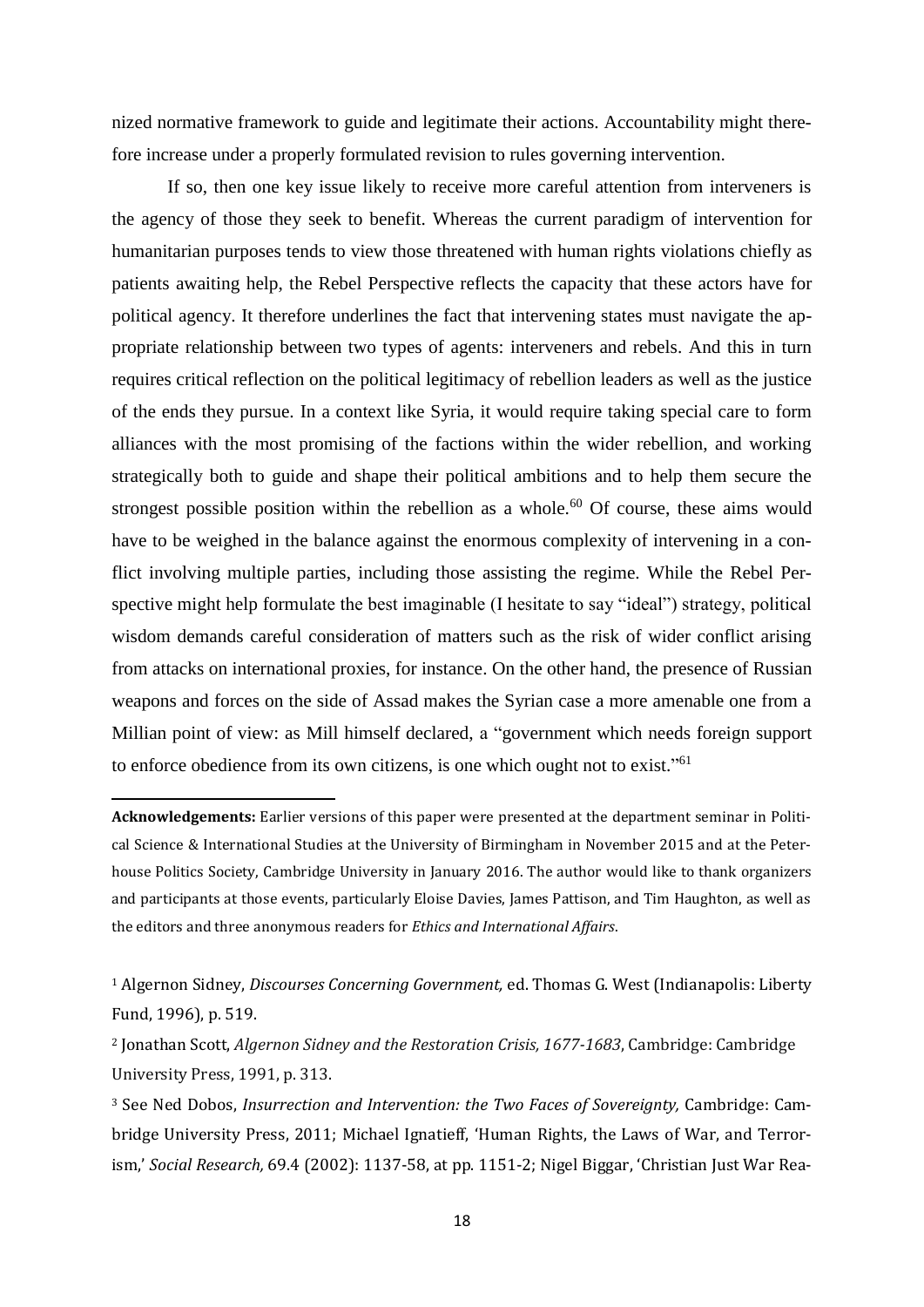soning and Two Cases of Rebellion: Ireland 1916-1921 and Syria 2011-Present,' *Ethics & International Affairs,* 27.4 (2013), pp. 393-400, at p. 393. Biggar writes that, by contrast with Christian just war theory, the 'contemporary West is biased in favour of rebellion,' attributing it to 'the dominance of liberal political philosophy' and 'anti-imperialism.'

**.** 

<sup>4</sup> On CIA operations under Bill Clinton, see Tim Weiner, *Legacy of Ashes: the History of the CIA,*  London: Penguin, 2007, pp. 534-5.

<sup>5</sup> For criticism along these neo-Millian lines, see Christopher J Finlay, 'Reform Intervention and Democratic Revolution,' *European Journal of International Relations,* 13.4 (2007), pp. 555-81. Fernando Tesón defends the invasion as a 'humanitarian intervention' aimed, as his article puts it, at, 'Ending Tyranny in Iraq,' *Ethics & International Affairs,* 19.2 (2005): 1-20.

<sup>6</sup> Michael Walzer, 'Were we wrong about Syria?' [https://www.dissentmagazine.org/blog/were](https://www.dissentmagazine.org/blog/were-we-wrong-about-syria)[we-wrong-about-syria](https://www.dissentmagazine.org/blog/were-we-wrong-about-syria) (30th October, 2013; accessed 25 July 2016).

<sup>7</sup> A recent leader in *The Economist* argues that while it may be right to think 'that ill-considered intervention can make [the world's problems] worse, as when American invaded Iraq,' nevertheless 'Syria's agony shows that the absence of America can be just as damaging.' Obama's belief 'that resolutely keeping out of the Syrian quagmire is cold, rational statesmanship' is therefore doubtful ('The War in Syria: Grozny Rules in Aleppo,' *The Economist,* October 1st, 2016, pp. 14-16).

<sup>8</sup> Christopher J Finlay, *Terrorism and the Right to Resist: a Theory of Just Revolutionary War,*  Cambridge: Cambridge University Press, 2015.

<sup>9</sup> Allen Buchanan, 'The Ethics of Revolution and its Implications for the Ethics of Intervention,' *Philosophy and Public Affairs,* 41.3 (2013): 292-323 and 'Self-Determination, Intervention, and Revolution,' *Ethics,* 126:2 (2016): 447-73; Finlay, *Terrorism and the Right to Resist*; Michael Gross, *The Ethics of Insurgency: a Critical Guide to Just Guerrilla Warfare,* New York: Cambridge University Press, 2015.

<sup>10</sup> On the complementary of the two doctrines, see Michael W. Doyle, *The Question of Intervention: John Stuart Mill and the Responsibility to Protect* (New Haven, CT: Yale University Press, 2015): 'RtoP is both a *license for* and a *leash against* forcible intervention' (p. 110).

<sup>11</sup> See Henry Shue, 'Target-selection Norms, Torture Norms, and Growing US Permissiveness,' in idem. *Fighting Hurt* (Oxford: Oxford University Press, 2016), pp. 67-86.

<sup>12</sup> Or, as Michael Doyle might call it, 'the doctrinal governance gap' (*The Question of Intervention,* p. xi).

<sup>13</sup> On human rights as foundations for international law, see Allen Buchanan, *Justice, Legitimacy and Self-Determination: Moral Foundations for International Law,* Oxford: Oxford University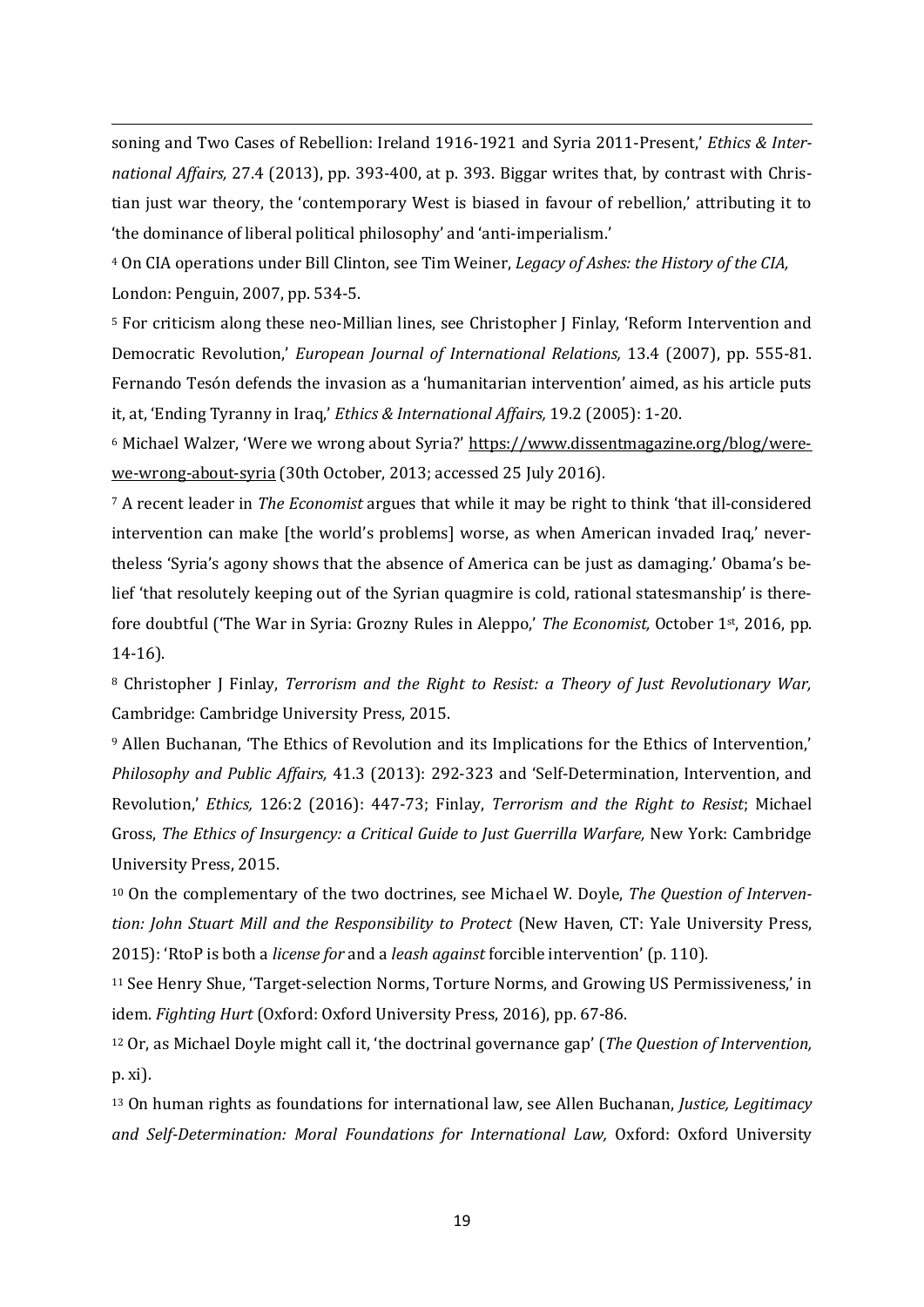Press, 2004 and John Rawls, *The Law of Peoples,* Cambridge MA: Harvard University Press, 1999, pp. 80-1.

<sup>14</sup> C. A. J. Coady, for instance, in 'Terrorism and Innocence,' *Journal of Ethics,* 8 (2004): 37-58. In the Global South, things are often different. In Latin America, for instance, 'terrorism' has wide currency as a term used to denounce the violence of some governments. Thanks to Alejandro Chehtman for pointing this out.

<sup>15</sup> See, for instance, Coady, 'Terrorism and Innocence'.

<sup>16</sup> Yasser Arafat, 'Speech to the UN [1974]' reprinted in Walter Laqueur and Barry Rubin (eds) (2001) *The Israel-Arab Reader: A Documentary History of the Middle-East Conflict,* 6th ed. New York: Penguin Books (177-80). Cf. Christopher J Finlay, 'How to do things with the word "terrorist",' *Review of International Studies,* 55.4 (2009): 751-74.

<sup>17</sup> Alan Dershowitz, *How Terrorism Works: Understanding the Threat, Responding to the Challenge* (New Haven CT: Yale University Press, 2002).

<sup>18</sup> Ibid., pp. 4-9.

**.** 

<sup>19</sup> Matthew Gillett and Matthias Schuster, 'Fast-track Justice: The Special Tribunal for Lebanon Defines Terrorism,' *Journal of International Criminal Justice,* 9 (2011): 989-1020, p. 990.

<sup>20</sup> Interlocutory Decision on the Applicable Law: Terrorism, Conspiracy, Homicide, Perpetration, Cumulative Charging (STL-11-01/I), Appeals Chamber, 16 February 2011 ('Applicable Law'), paragraph 18.

<sup>21</sup> Ibid., paragraph 85.

<sup>22</sup> Ibid., paragraph 89.

<sup>23</sup> Ibid., paragraph 105.

<sup>24</sup> On dangers of overinclusion arising from the 'bifurcated intent standards,' including repression against domestic dissent, see Gillett and Schuster, 'Fast-track Justice,' pp. 1010-11.

<sup>25</sup> Interlocutory Decision, paragraph 88, quoting from UN Security Council Resolution 1566 (2004), at para. 3 (emphasis added).

<sup>26</sup> Ibid., paragraph 102.

<sup>27</sup> As A. J. Coates argues in *The Ethics of War,* Manchester: Manchester University Press, 1997, pp. 123-4. Cf. Uwe Steinhoff, *The Ethics of Terrorism and War,* Oxford: Oxford University Press, 2007, chapter 1; Christopher J Finlay, 'Legitimacy and Non-State Political Violence,' *Journal of Political Philosophy,* 18.3 (2010): 287-312; and Jonathan Parry's contribution.

<sup>28</sup> For instance, Jeff McMahan, *Killing in War,* Oxford: Clarendon Press, 2009, and Seth Lazar, 'The Responsibility Dilemma for Killing in War: a Review Essay,' *Philosophy and Public Affairs,*  38.2 (2010): 180-213.

<sup>29</sup> Robert Goodin, *What's Wrong with Terrorism?* Cambridge: Polity Press, 2006.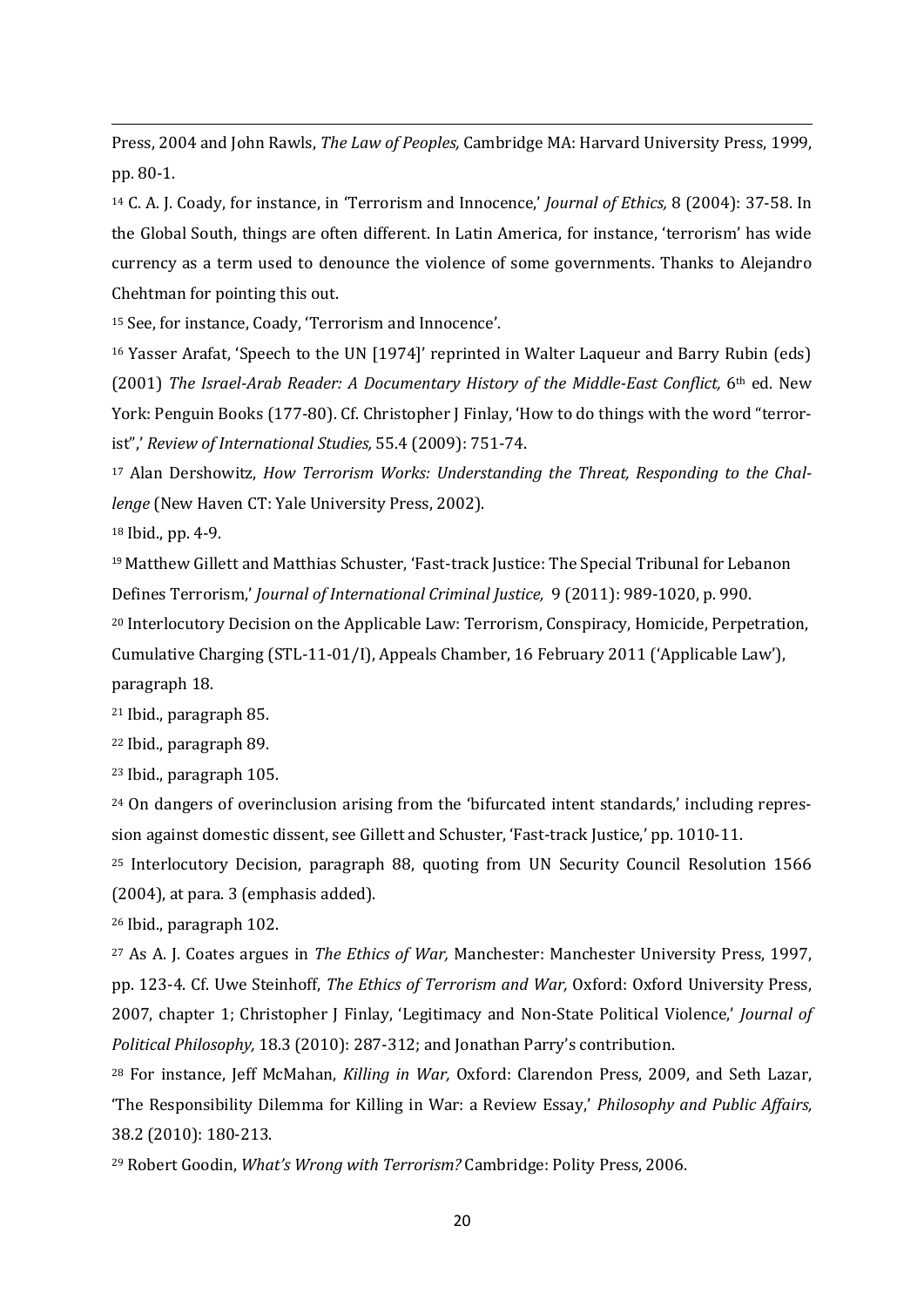<sup>30</sup> On the evil of causing fear as such, see Waldron, 'Terrorism and the Uses of Terror,' *Journal of Ethics,* 8 (2004): 5-35, Samuel Scheffler, 'Is Terrorism Morally Distinctive?' *Journal of Political Philosophy,* 14.1 (2006): 1-17, and Goodin, *What's Wrong with Terrorism?* For recent criticism of this approach, see C. A. J. Coady, 'Does Terrorism Have a "Distinctive Moral Significance"?' *The Critique,* November / December 2016.

<sup>31</sup> Ignatieff, 'Human Rights, the Laws of War, and Terrorism,' pp. 1152-1153.

<sup>32</sup> As article 43.2 of Additional Protocol 1 states: 'Members of the armed forces of a Party to a conflict […] are combatants, that is to say, they have the right to participate directly in hostilities.'

<sup>33</sup> Jens David Ohlin, 'The Combatant's Privilege in Asymmetric and Covert Conflicts,' *Yale Journal of International Law,* 40 (2015): 337-93, pp. 338, 343.

<sup>34</sup> For opinion, see https://www.icrc.org/eng/assets/files/other/opinion-paper-armedconflict.pdf.

<sup>35</sup> Ohlin, 'The Combatant's Privilege'.

**.** 

<sup>36</sup> Anthony Cullen, *The Concept of Non-International Armed Conflict in International Humanitarian Law,* Cambridge: Cambridge University Press, 2010, p. 56.

<sup>37</sup> As Pål Wrange emphasizes in his contribution, Additional Protocol II (article 6(5)) encourages *post bellum* amnesties by states against domestic rebels. This would treat rebels after defeat *as if they had enjoyed* belligerent privileges during the conflict.

<sup>38</sup> See Christopher J Finlay, 'Fairness and Liability in the Just War: Combatants, Non-Combatants, and Lawful Irregulars,' *Political Studies,* 61 (2013): 142-160; also Cécile Fabre, *Cosmopolitan War,* Oxford: Oxford University Press, 2012 and Michael Gross, *Moral Dilemmas of Modern War: Torture, Assassination, and Blackmail in an Age of Asymmetric Conflict,* New York: Cambridge University Press, 2010.

<sup>39</sup> Finlay, *Terrorism and the Right to Resist,* chapters 4 and 8.

<sup>40</sup> 'A Few Words on Non-Intervention,' in *The Collected Works of John Stuart Mill, Volume XXI,* ed. John M. Robson, Toronto: Toronto University Press, 1984; Doyle, *The Question of Intervention.* 

<sup>41</sup> ICISS, 'The Responsibility to Protect: Report of the International Commission on Intervention and State Sovereignty,' Ottowa ON, 2001. On the Just Cause threshold, see 4.19 and for clarification of what that article includes and excludes, see articles 4.20 to 4.27. On 'Proportional Means,' see 4.39 and 4.40.

<sup>42</sup> On the assumption about armed rebellion and repressive violence, see *Terrorism and the Right to Resist,* chapter 3.

<sup>43</sup> Doyle, *Question of Intervention,* p. 123-4; *2005 World Summit Outcome* document, paragraph 139.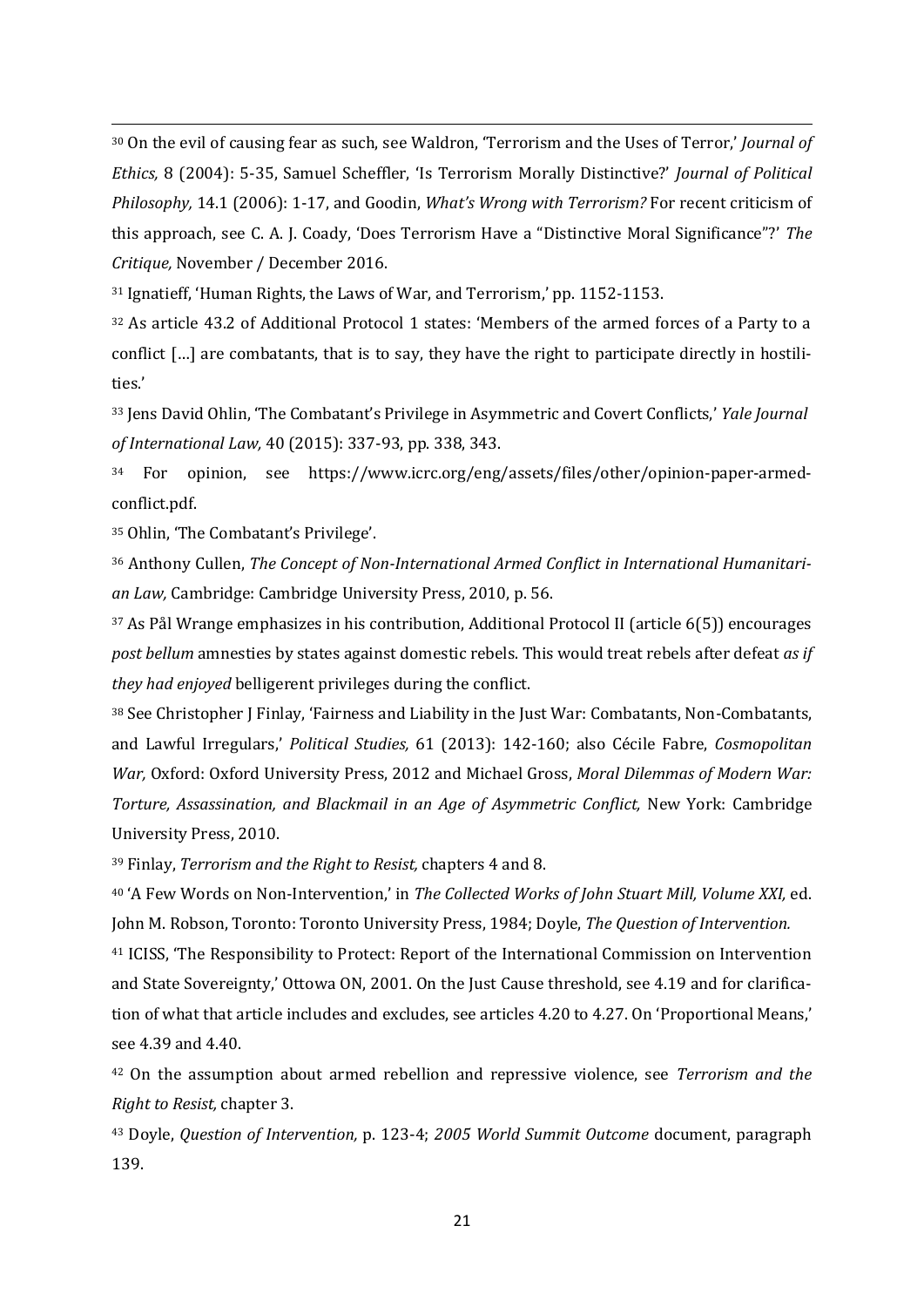<sup>44</sup> Doyle, *Question of Intervention*.

**.** 

<sup>45</sup> Mill's remarks about 'a people in arms' quoted at the head of this essay occurs in 'A Few Words,' p. 121. For a contrasting view that nevertheless anticipates the terms in which Mill argues, see William Godwin, *An Enquiry Concerning Political Justice,* ed. Mark Philp, Oxford: Oxford University Press, 2013, pp. 276-7.

<sup>46</sup> Godwin makes the same claim in his *Enquiry.*

<sup>47</sup> Mill, 'A Few Words,' pp. 122-23.

<sup>48</sup> Michael Walzer, *Just and Unjust Wars: a Moral Argument with Historical Illustrations,* New York: Basic Books, 1977, pp. 89-108; also 'The Moral Standing of States: a Reply to Four Critics,' *Philosophy and Public Affairs,* 9 (1980): 209-29, at pp. 216-18.

<sup>49</sup> Mill, 'A Few Words,' pp. 123-4.

<sup>50</sup> See Richard Wasserstrom, 'Review of Michael Walzer, *Just and Unjust Wars*,*' Harvard Law Review* 92 (1978): 536–45, p. 542; Gerald Doppelt, 'Walzer's Theory of Morality in International Relations,' *Philosophy and Public Affairs* 8 (1979): 3–26, p. 12; Charles Beitz, 'Bounded Morality: Justice and the State in World Politics', *International Organization* 33 (1979): 405–24, p. 415; and David Luban, 'Just War and Human Rights,' *Philosophy and Public Affairs,* 9.2 (1980): 160- 81, at pp. 169-71.

<sup>51</sup> Thanks to Jonathan Parry for pointing out the importance of mercenaries in many cases.

<sup>52</sup> Allen Buchanan argues that a proper understanding of the dynamics of coercion in legitimate revolution points towards intervening early to halt escalation and reduce casualties in 'Ethics of Revolution', at pp. 318-22.

<sup>53</sup> Nigel Biggar thinks a justifiable armed rebellion to arise once a regime uses armed force against peaceful protests: see 'Christian Just War Reasoning,' pp. 397-8. For argument along similar lines, see Finlay, *Terrorism and the Right to Resist,* chapters 3 and 4.

<sup>54</sup> As I argue in *Terrorism and the Right to Resist,* chapter 5. See also Jeff McMahan and Robert McKim 'The Just War and the Gulf War,' *Canadian Journal of Philosophy,* 23.4 (1993): 501-41.

<sup>55</sup> On the latter, Finlay, *Terrorism and the Right to Resist,* chapter 8.

<sup>56</sup> Ian Clark, *The Vulnerable in International Society* (Oxford: Oxford University Press, 2013).

<sup>57</sup> Finlay, *Terrorism and the Right to Resist,* chapter 8.

<sup>58</sup> On the ethical problems arising from *arming* rebels specifically, see James Pattison, 'The Ethics of Arming Rebels,' *Ethics and International Affairs,* 29.4 (2015), pp. 455-71.

<sup>59</sup> Alan Kuperman, 'The Moral Hazard of Humanitarian Intervention: Lessons from the Balkans,' *International Studies Quarterly,* 52.1 (2008): 49-80.

<sup>60</sup> On the problems of establishing a unified leadership in revolution, see Buchanan, 'Ethics of Revolution.'